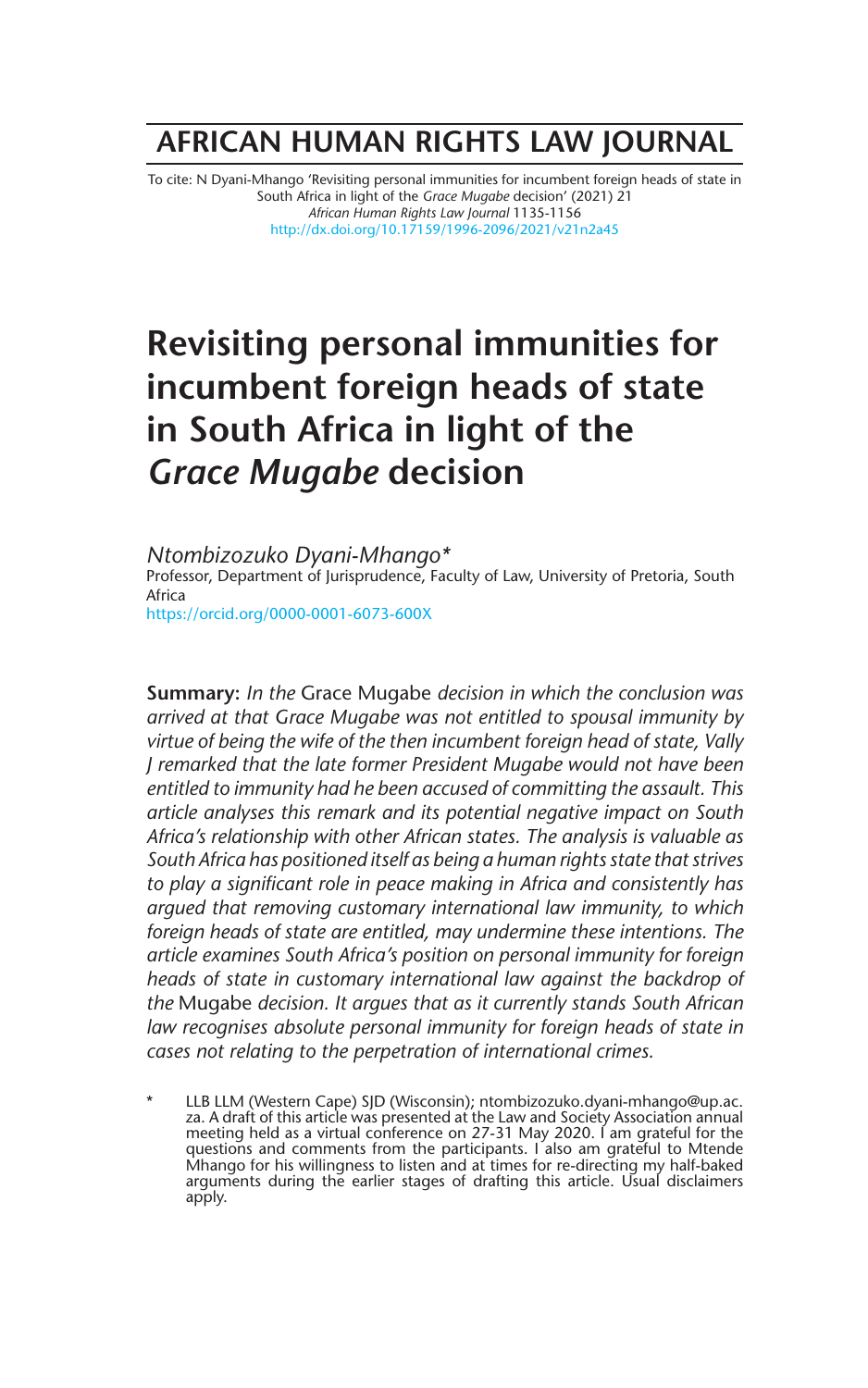**Key words:** *Grace Mugabe; personal immunities; foreign heads of state; state immunity; customary international law; Foreign States Immunities Act; Diplomatic Privileges and Immunities Act; separation of powers*

## **1 Introduction**

The scenario I imagine is as follows: Kaavia James, an incumbent head of an African state, visits South Africa with her family on holiday. During an excursion, recklessly driving a rented car, Kaavia James causes the death of a person. This incident attracts widespread reporting in South Africa and internationally. At the same time the incident is the cause of a political and foreign relations nightmare for the executive in South Africa. Opposition political parties and civil society organisations put pressure on the police to investigate the incident before James returns home. Under pressure the police initiate an investigation for possible culpable homicide charges against Kaavia James. Before any substantial progress has been made the Minister of International Relations and Cooperation exercises her power under South African law to grant Kaavia James immunity from criminal investigation and possible prosecution before the South African courts. The Minister claims that an incumbent head of state is entitled to customary international law personal immunity in South Africa by virtue of their office. The opposition political parties and civil society organisations apply to the High Court in a challenge to the Minister's decision as irrational and unconstitutional and argue that in accordance with South African law Kaavia James is not entitled to immunity before the South African courts because she caused the death of a person. The Court agrees with the applicants. The Court reasons that although customary international law immunity for foreign incumbent heads of state is recognised in South African law, an exception exists when a head of state causes an injury to or the death of a person. The Court orders Kaavia James to be investigated for possible criminal charges and grants an interdict which prevents her from leaving the territory of South Africa until the matter reaches a conclusion. The South African government is faced with a political backlash in other African states as a result of this court order.

The above scenario is imaginary. A cursory reading of Vally J's judgment in the Mugabe decision<sup>1</sup> suggests that an incumbent foreign head of state accused of committing a crime while visiting South Africa loses their claim to personal immunity and may be

<sup>1</sup> *Democratic Alliance v Minister of International Relations and Co-operation & Others; Engels & Another v Minister of International Relations and Co-operation & Another* 2018 (2) SACR 654 (GP) (*Mugabe* decision).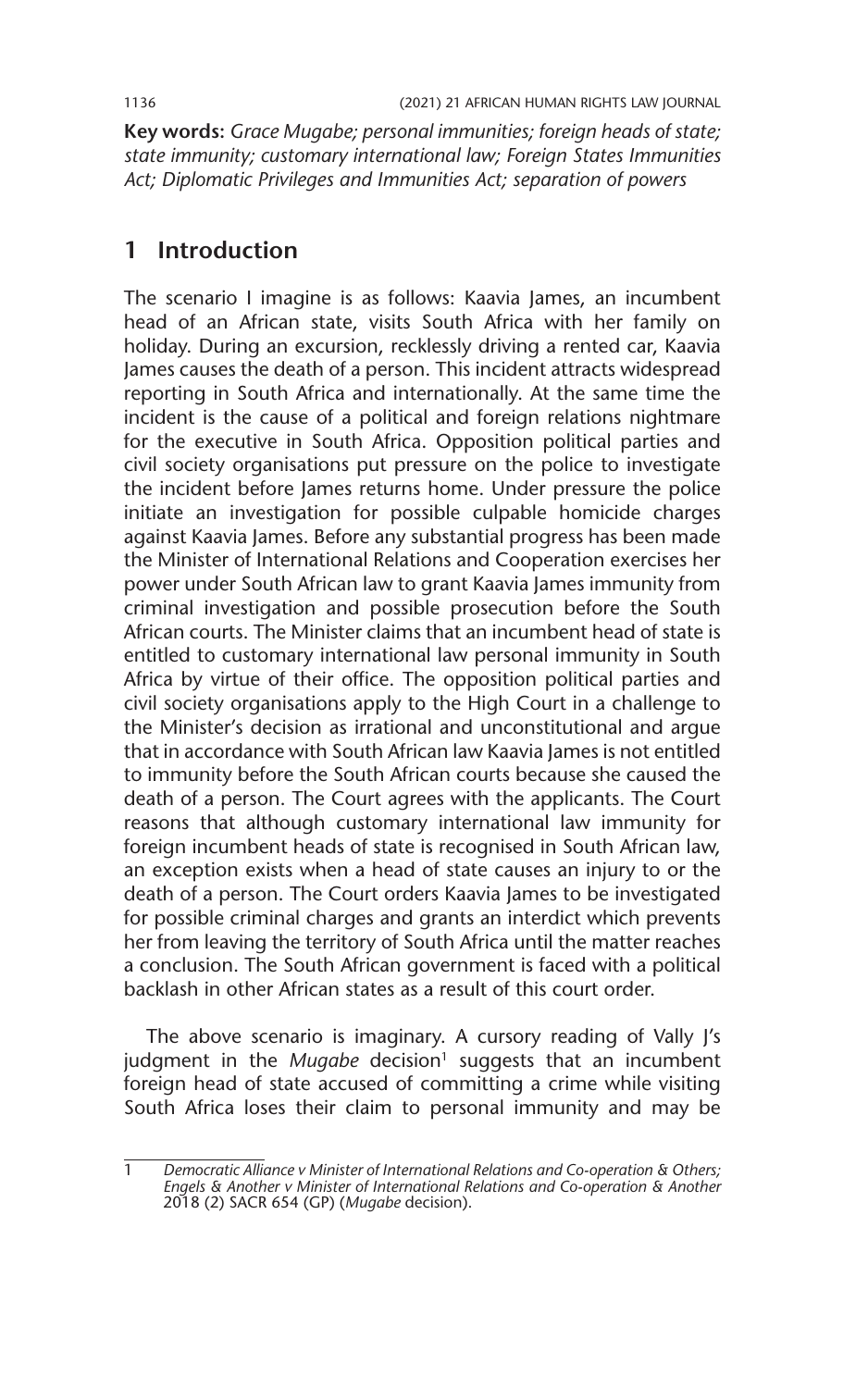brought before the national courts. This imaginary case reflects the status of customary international law and the immunity of heads of state, as does the remark of Vally J in the *Mugabe* decision, although that case related to whether Grace Mugabe was entitled to immunity in South Africa as a spouse of a foreign head of state. Vally J remarked:<sup>2</sup>

In terms of s 6(a) [of the Foreign States Immunities Act 87 of 1981] former President Mugabe would not have enjoyed the immunity ratione personae had he been the one accused of perpetrating the alleged assault on Ms Engels, for such immunity has specifically been withdrawn by the section. In this regard our law has parted company with the customary international law and [section] 232 of the Constitution [of the Republic of South Africa, 1996] allows for this.

This article focuses on the implications of this remark, which has the potential of affecting the status of foreign heads of state's customary international law immunities in South Africa. The question is posed: Was Vally J correct in reaching the conclusion that an incumbent foreign head of state is not entitled to customary international law immunity before national courts if he or she causes an injury to a person in the territory? The focus of this article is to exclude a discussion of whether Vally J is correct in finding that Grace Mugabe was not entitled to derivative spousal immunity. The possibility of a customary international law rule on the derivative immunity of spouses of foreign heads of state is not relevant to the discussion. In any event, the question of Grace Mugabe's immunity is moot as her husband had ceased to hold office and had died. She remains a criminal suspect in South Africa.

Various reasons aroused my taking an interest in this *Mugabe* decision. First, the South African courts<sup>3</sup> increasingly have been criticised by academics for their interpretation and application of international law.4 The *Mugabe* decision is an example of a case that was criticised, including for its interpretation of South African domestic law. Second, remarks made by judges in their judgments have the potential to being taken as binding law, for example the

 $\frac{2}{3}$  Para 40.

<sup>3</sup> See, eg, *Law Society of South Africa & Others v President of the Republic of South Africa & Others* 2019 (3) SA 30 (CC); *Minister of Justice and Constitutional Development v Southern African Litigation Centre* 2016 (3) SA 317 (SCA); *Democratic Alliance v Minister of International Relations and Cooperation* 2017 (3) SA 212 (GP).

<sup>4</sup> See, eg, AK Zouapet & MA Plagis 'Braamfontein encroaching? An internationalist reading of the South African Constitutional Court judgment on the SADC Tribunal' (2020) 35 *South African Journal on Human Rights* 378 (arguing that 'the Constitutional Court's use of international law has endangered its own decision, as its positions are not defendable within the discipline of public international law'); D Tladi 'The interpretation and identification of international law in South African courts' (2018) 135 *South African Law Journal* 708, criticising the Constitutional Court's interpretation and application of international law.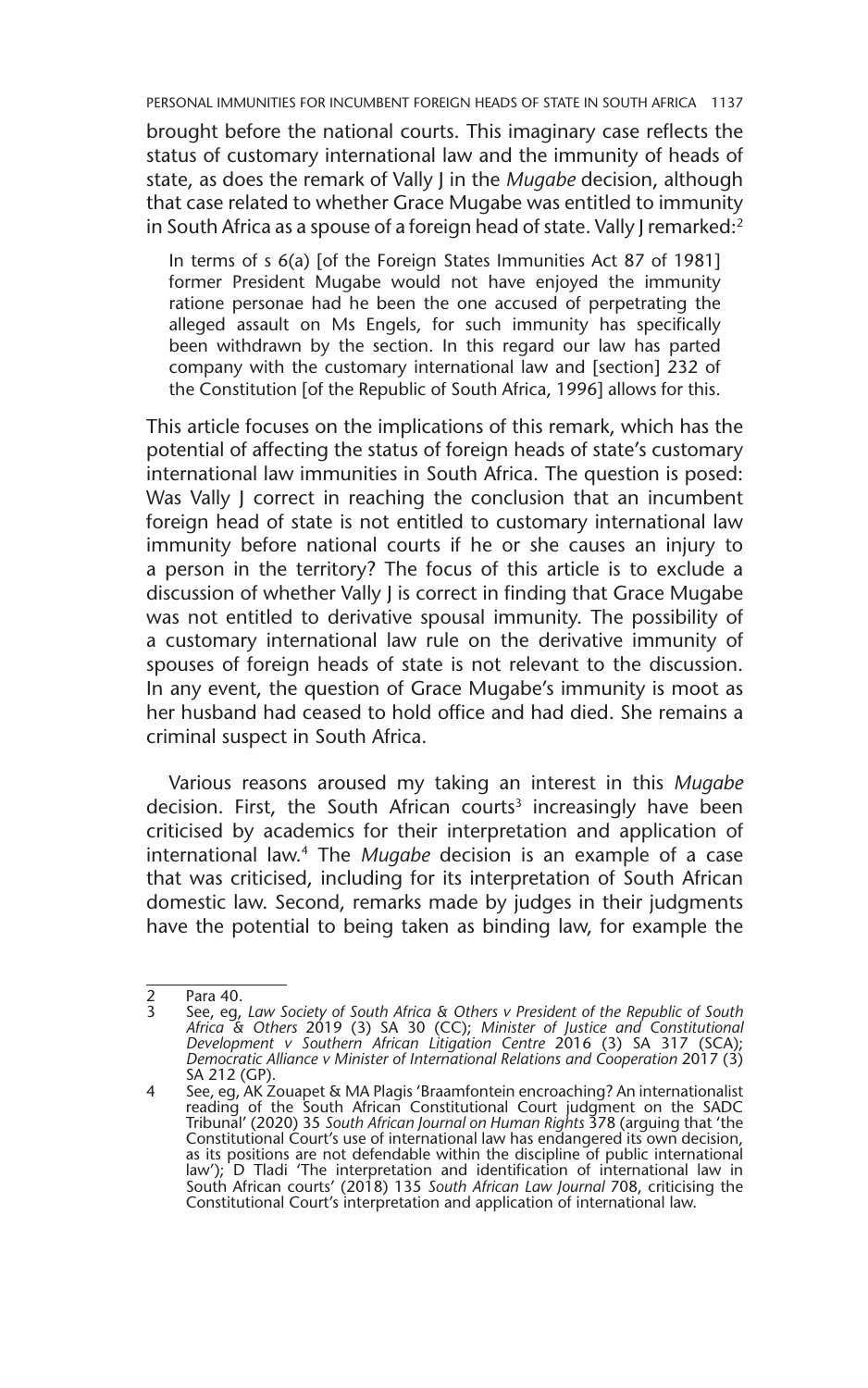#### 1138 (2021) 21 AFRICAN HUMAN RIGHTS LAW JOURNAL

remarks made by Mogoeng CJ in *My Vote Counts II*5 which were invoked by litigants in a subsequent case, *New National Movement*, 6 as the sole reason for the applicants' case. Madlanga J refused to categorise the remarks as an obiter dictum, although submissions in this regard were made by the parties.<sup>7</sup> I submit that Vally I's remarks have the potential to be harmful to South Africa's diplomatic and foreign relations, considered an achievement of the executive.<sup>8</sup>

The article discusses the facts, question of law and the judgment in the *Mugabe* decision. Then the article deals with the following issues: first, it examines the status of heads of state personal immunities in general; second, it scrutinises the status of foreign heads of state personal immunities for criminal jurisdiction in South Africa by examining relevant provisions of the three pieces of legislation that deal with immunities of heads of state in South Africa – the Implementation of the Rome Statute of the International Criminal Court Act (ICC Act);9 the Diplomatic Immunity and Privileges Act 32 of 2001 (DIPA);<sup>10</sup> and the Foreign States Immunities Act (FSIA);<sup>11</sup> and, lastly, it investigates whether Vally J by his remark in the *Mugabe* decision was incorrect. I make three arguments: (i) that current South African law recognises absolute immunity for incumbent heads of state before the national courts in criminal proceedings except for international crimes; (ii) that the applicable statute in the *Mugabe* decision was the DIPA and not the FSIA; and (iii) that Vally J exceeded his authority when he made that remark and applied the FSIA in this case, deciding on an issue that was not brought before the court.

Before exploring these arguments, I present an overview of Vally J's judgment in the *Mugabe* decision as it forms the basis of this discussion.

<sup>5</sup> *My Vote Counts NPC v Minister of Justice and Correctional Services & Another* 2018 (5) SA 380 (CC) para 29. See also *New Nation Movement PPC & Others v President of the Republic of South Africa & Others* 2019 (5) SA 533 (WCC) paras 11 and 22, where Desai J observed that the applicant relied solely on Mogoeng CJ's remark.

<sup>6</sup> *New Nation Movement NPC & Others v President of the Republic of South Africa & Others* (CCT110/19) [2020] ZACC 11 (11 June 2020).

<sup>7</sup> *New Nation Movement PPC* (n 5) para 100, where Madlanga J pronounced that 'it is unnecessary to enter that debate for that matters not in the circumstances'.

<sup>8</sup> H Woolaver 'Domestic and international limitations on treaty withdrawal: Lessons from South Africa's attempted departure from the International Criminal Court' (2017) 111 *American Journal of International Law Unbound* 453 (arguing, in relation to treaty withdrawal, that '[t]he executive, often with the legislature's input, is best placed to undertake these decisions').

<sup>9</sup> Act 27 of 2002.

<sup>10</sup> Act 32 of 2001.

<sup>11</sup> Act 87 of 1981.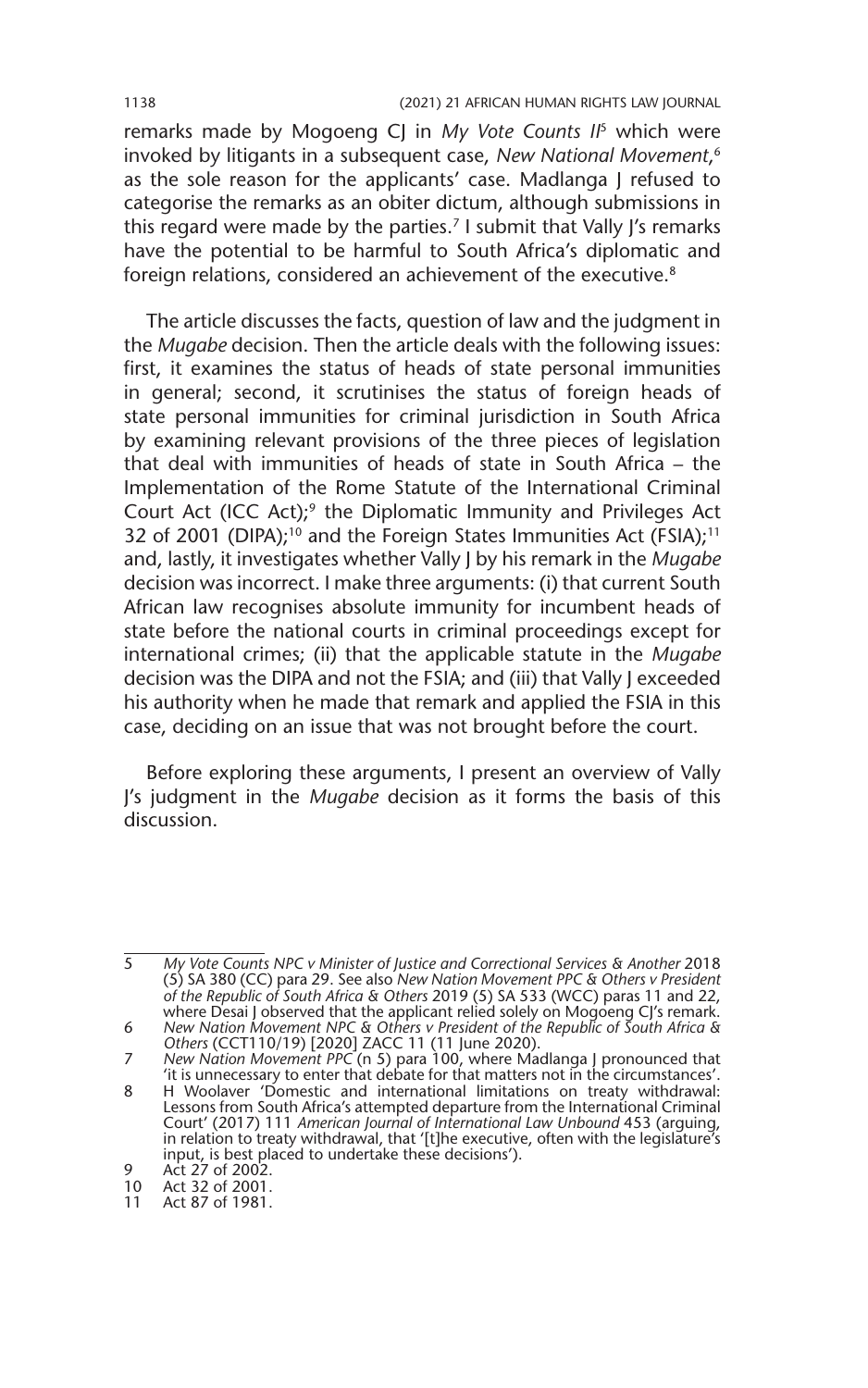### **2 The** *Mugabe* **decision**

#### **2.1 The facts**

Grace Mugabe, the spouse of the late former President of Zimbabwe, Robert Mugabe, was accused while visiting South Africa of having committed assault with intent to do grievous bodily harm against Ms Engels.12 The Minister of International Relations and Cooperation (Minister) decided to confer immunity on Grace Mugabe in terms of section  $7(2)$  of the DIPA.<sup>13</sup> The Minister conferred the immunity in terms of a minister's minute and a government notice. The government notice reads as follows:14

It is hereby published for general information that the Minister of International Relations and Cooperation has, in terms of section 7(2) of the [DIPA] recognised the immunities and privileges of the First Lady of the Republic of Zimbabwe in terms of international law.

One of the issues considered by the Minister was that international and domestic law recognise personal immunity for heads of state, heads of government and ministers of foreign affairs, which 'precludes any enforcement action against the holder'.<sup>15</sup> The Minister acknowledged that there are exceptions to this rule in relation to specific crimes but argued that this was not an issue in the current case.<sup>16</sup> The Minister had to consider whether Grace Mugabe was entitled to derivative immunity as the spouse of an incumbent foreign head of state. Referencing the domestic law of states such as Switzerland, India, Hong Kong, the United Kingdom and Australia, the Minister argued that state practice supported the notion of derivative immunity for spouses of sitting foreign heads of state.<sup>17</sup> The Minister referred to these examples as constituting evidence of customary international law, and as the basis for her exercise of discretion in terms of section  $7(2)$  of DIPA.<sup>18</sup>

18 Para 6.11.

<sup>12</sup> See, eg, eNCA 'Grace Mugabe assaulted me: Joburg woman' 14 August 2017, https://www.enca.com/africa/grace-mugabe-assaulted-me-claims-joburgwoman (accessed 7 November 2019); K Motau 'DA: Grace Mugabe must hand over passports as she remains a massive flight risk' EyeWitnessNews 18 August 2019, https://ewn.co.za/2017/08/18/da-grace-mugabe-must-hand-over-pass ports-as-she-remains-a-massive-flight-risk (accessed 7 November 2019).

<sup>13</sup> Para 8. This provision states: '[t]he Minister may in any particular case if it is not expedient to enter into an agreement as contemplated in subsection (1) and if the conferment of immunities and privileges is in the interest of the Republic, confer such immunities and privileges on a person or organisation as may be specified by notice in the *Gazette*'.

<sup>14</sup> Para 8.

<sup>15</sup> Para 6.9.<br>16 As above<br>17 Para 6.10 As above.

Para 6.10 and paras 22-24.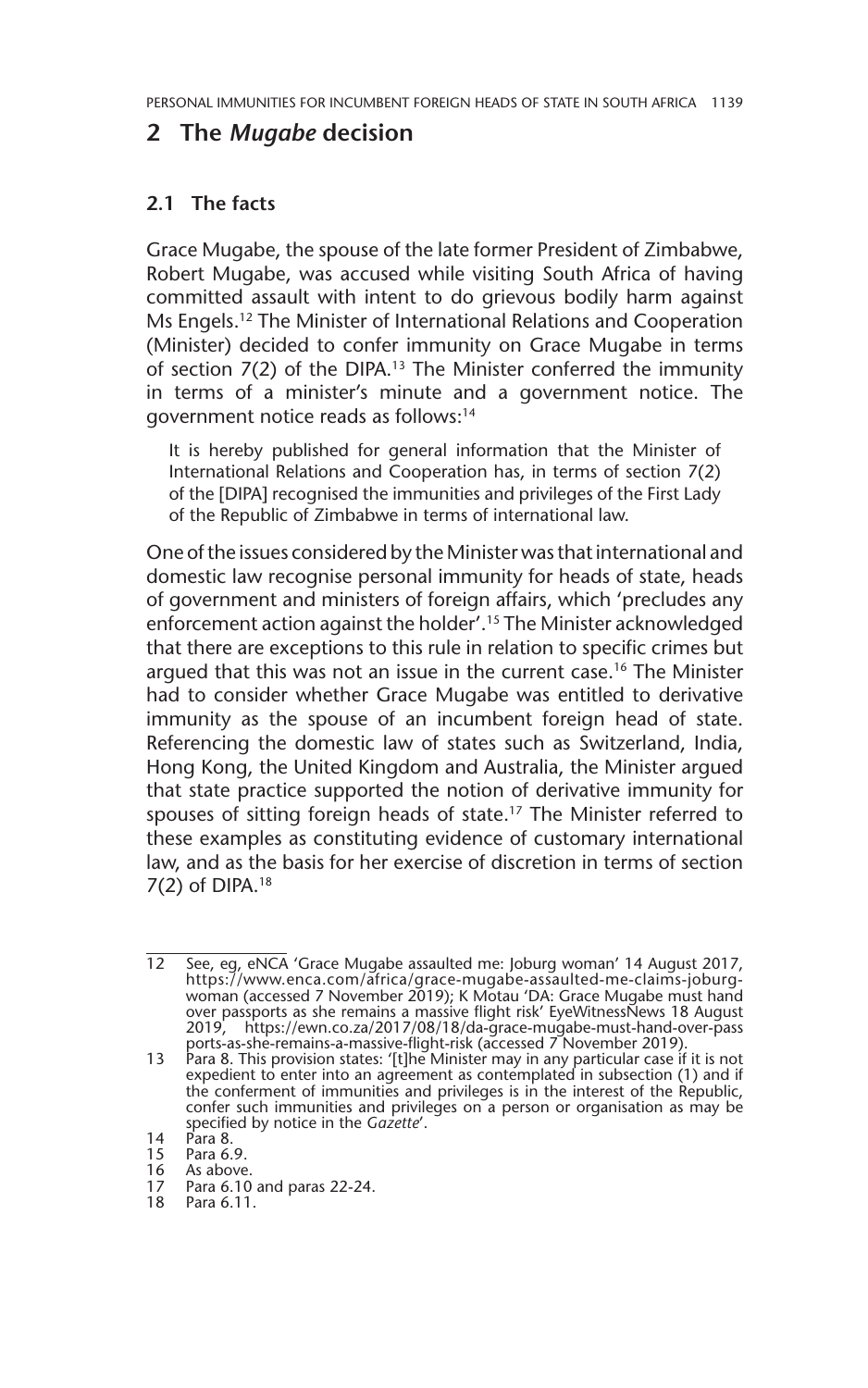The Democratic Alliance (DA), the main opposition political party in South Africa, challenged the Minister's decision to confer diplomatic immunity on Grace Mugabe before the High Court on the basis that it was unconstitutional and unlawful. Three *amici curiae*, the Commission for Gender Equality (CGE), the Women's Legal Centre Trust (WLC) and the Freedom Under Law (FUL), in supporting the relief sought by the DA relied on different grounds. The CGE and the WLC argued that the Minister's decision 'violated [her] obligation in [section] 7(2) of the Constitution to "respect, protect, promote and fulfill" the rights of women, and that it violated South Africa's international obligations concerning violence against women'.19 FUL argued that the Minister had failed 'to appreciate that [section] 232 of the Constitution pronounces that any customary international law that is inconsistent with the Constitution is invalid'; $20$  the Minister's decision violated various provisions of the Constitution and that, therefore, it was unlawful and unconstitutional irrespective of whether or not it was based on customary international law.

Vally J was called upon to deal with the following issues:<sup>21</sup>

- (a) Does [Grace] Mugabe enjoy immunity for the alleged unlawful act perpetrated against Ms Engels by virtue of being a spouse of a [HoS]?
- (b) If not, was the decision of the Minister to confer or grant immunity to [Grace Mugabe] constitutional and lawful?

Below is Vally J's response to these questions.

#### **2.2 Vally J's judgment**

Vally J examined both customary international law and South African statute law to determine whether Grace Mugabe enjoyed personal immunity in South Africa. On customary international law, he confirmed that in order for the foreign head of state spouse to enjoy immunity it had 'to be found that there exists a settled practice which is widespread and extensive (ie, recognised by a majority of states) (the *usus*) and that the practice occurs out of a sense of legal obligation by the states'.<sup>22</sup> The Court correctly stated that the Minister bore the burden to prove both elements of a customary

<sup>19</sup> Para 11.<br>20 As above

<sup>20</sup> As above.<br>21 Para 13.

Para 13.

<sup>22</sup> Para 21; see also art 38 of the Statute of the International Court of Justice, United Nations, *Statute of the International Court of Justice* 18 April 1946, https://www. refworld.org/docid/3deb4b9c0.html (accessed 18 April 2020), which defines customary international law 'as evidence of a general practice accepted as law'.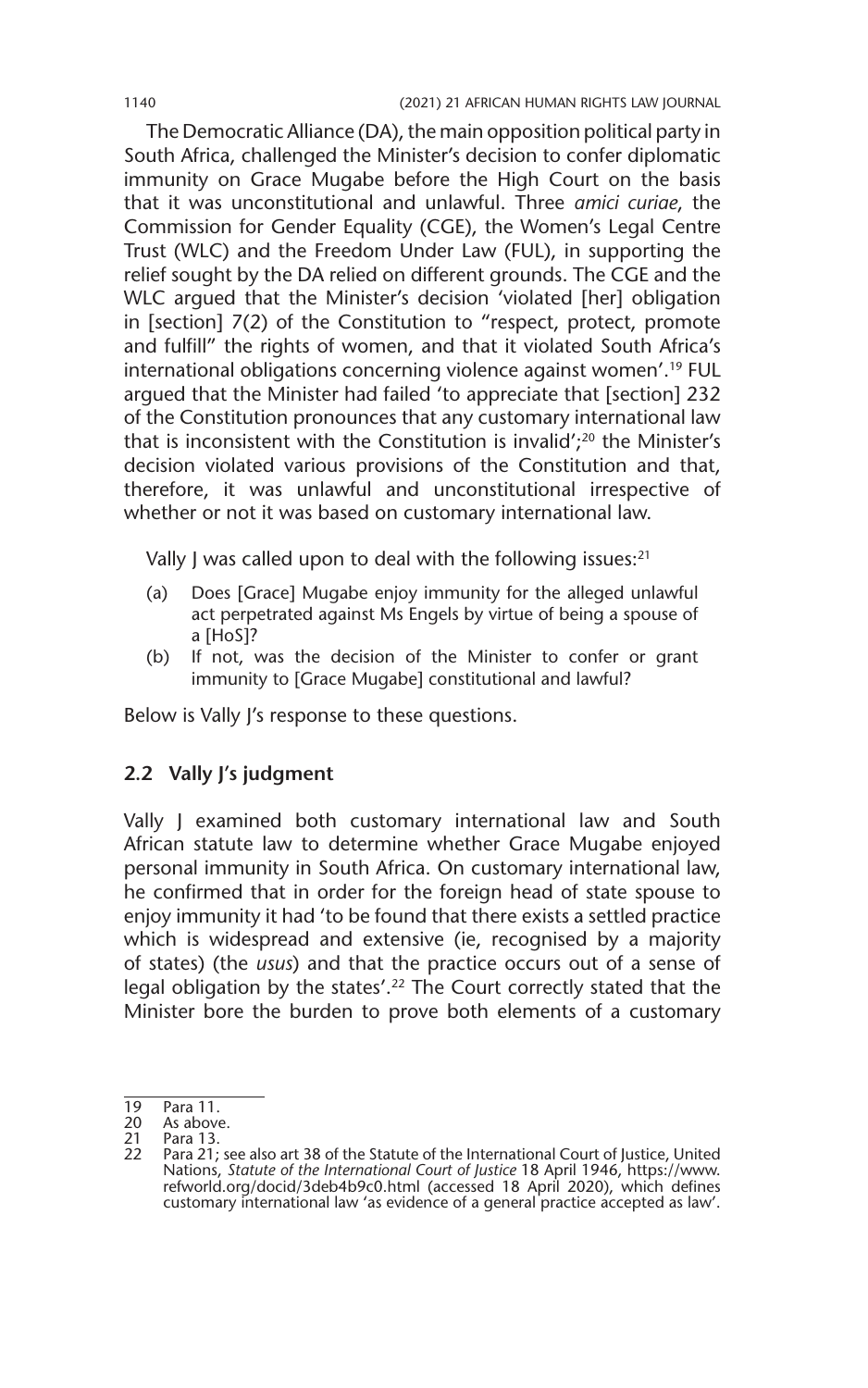international law rule as the Minister 'must go beyond simply identifying a practice (usus)'. $23$ 

Vally J rejected the authorities upon which the Minister relied on the following grounds:<sup>24</sup>

A crucial factor that needs to be borne in mind about that case is that it fell within the jurisdiction of the [US] where the courts tend to show extensive, if not absolute, deference to the decision of the executive to grant immunity to the official or spouse of the official from the sending state. The principle was established as long ago as 1882 by the [US] Supreme Court in [United States v Lee 106 US 196 (1882)]

Vally J explained that the US position on immunities 'clearly indicates that it is the "duty of the court to 'surrender' jurisdiction upon the motion by the executive that the court lacks jurisdiction as it (the executive) saw fit to grant the person immunity"'.<sup>25</sup> Based on this reasoning, Vally J held that the decisions of the US courts did not reflect customary international law rule but 'domestic choices made for policy reasons'.<sup>26</sup> Accordingly, Vally J found that this did not reflect the law in South Africa as 'the executive is constrained by the Constitution and by national legislation enacted in accordance with the Constitution'.<sup>27</sup> In this regard and, according to Vally J, the Constitution permitted the executive to grant personal immunity if such immunity is derived from one of the three categories: '(i) a customary norm that is consonant with the prescripts of the Constitution, or (ii) the prescripts of an international treaty which is constitutionally compliant; or (iii) national legislation which is constitutionally compliant'.28

Vally J relied upon the International Law Commission (ILC) Special Rapporteur on Immunity of State Officials from Foreign Criminal Jurisdiction to reject the Minister's argument that personal immunity for the family member or spouse of a foreign head of state acquired the status of customary international law (the Minister had argued that 'customary law "has always granted members of the family" of [a foreign incumbent head of state] immunity').<sup>29</sup> Vally J found that the ILC Special Rapporteur observed that 'there was a marked lack

<sup>23</sup> Para 21.

Para 25. In *Lee* it was held that 'every judicial action exercising or relinquishing jurisdiction over the vessel of a foreign government has its effect upon our relations with that government … It is therefore not for the courts to deny an immunity which our government has seen fit to allow, or to allow an immunity on new grounds which the government has not seen fit.'

<sup>25</sup> Para 26.

<sup>26</sup> Paras 28-30.

<sup>27</sup> Para 30.<br>28 As above

<sup>28</sup> As above.<br>29 Para 33.

Para 33.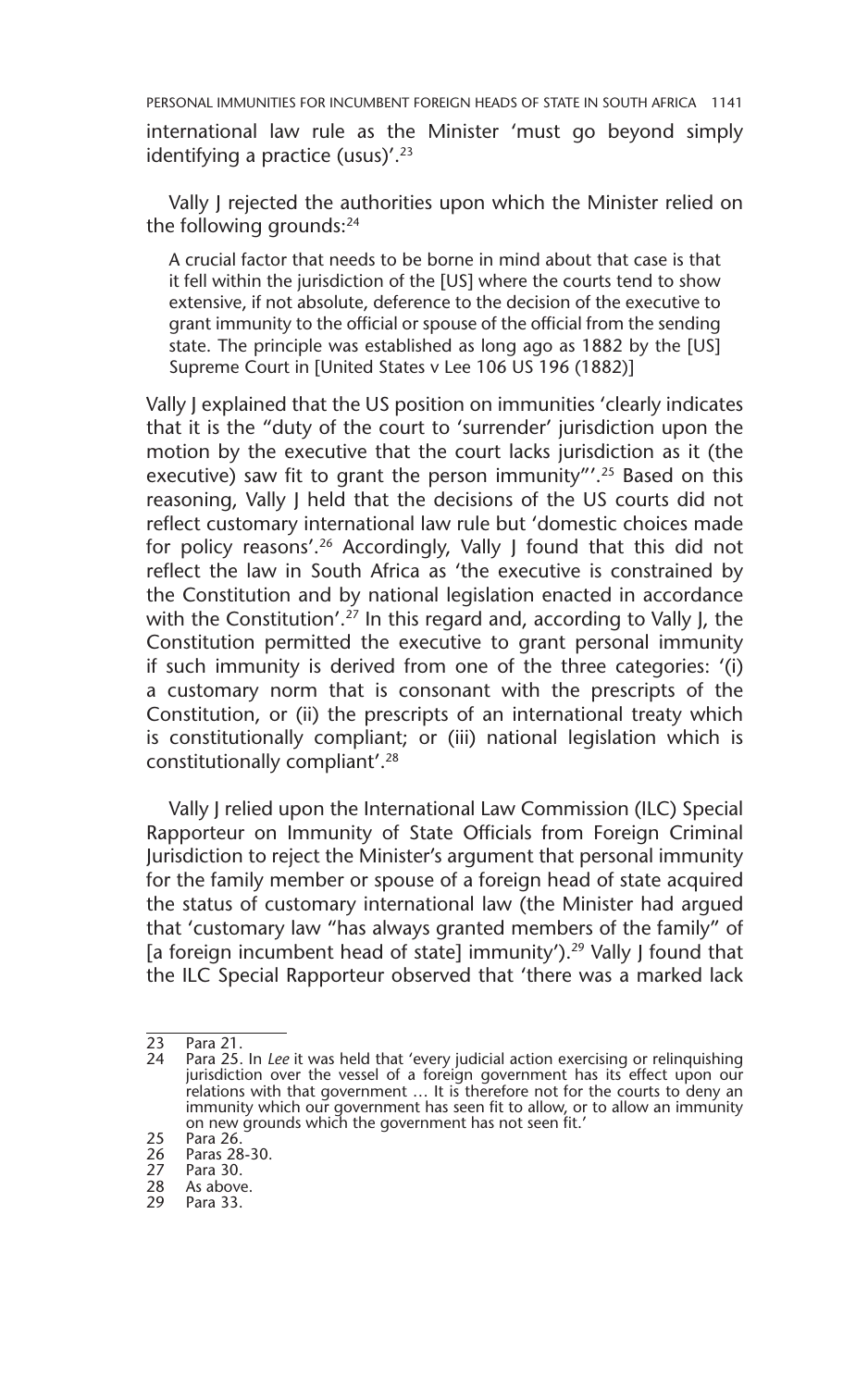of homogeneity in the judgments of various national courts dealing with the issue of family members of a [foreign incumbent] head of state'.30 Therefore, 'the granting of [personal immunity] under international law to the family members of the entourage of a head of state remains an uncertain matter'.<sup>31</sup> Vally J also noted that there were differing opinions among scholars on the issue of spouses' immunity under customary international law.32 He then concluded that

the evidence is too contradictory to support the definitive finding … that [personal immunity] is extended to the family members of a head of a foreign state where such immunity was granted it was on the basis of international comity rather than on the basis of a finding that it is a principle of international customary law.33

In order to determine whether derivative spousal personal immunities exist in domestic law, Vally J examined the FSIA, which provides that a 'foreign state shall be immune from the jurisdiction of courts of the Republic except as provided in this Act or in any proclamation issued thereunder'.34 According to the FSIA, the term 'foreign states' includes the head of state in his or her capacity as such.<sup>35</sup> Vally J observed that the FSIA 'was clearly intended to expound, with as much precision as possible at the time of its enactment, the parameters of immunity from the jurisdiction of our courts that foreign states enjoy'.36 The judge accentuated that there is an exception to this provision in terms of section 6(a), which states that 'a foreign state shall not be immune from the jurisdiction of the courts of the Republic in proceedings relating to the death or injury of any person'.<sup>37</sup> Consequently, Vally J held that Grace Mugabe was not entitled to derivative immunities in terms of the FSIA as former President Mugabe would not have enjoyed personal immunities himself under these circumstances.<sup>38</sup> This meant that Grace Mugabe should have been arrested and charged with assault with intent to do grievous bodily harm.

- 30 As above.<br>31 Para 34.
- Para 34.
- 32 As above.<br>33 Para 35.
- 33 Para 35.
- 34 Sec 2(1).<br>35 Sec 1(2)
- 35 Sec  $1(2)(a)$ .<br>36 Para 38. 36 Para 38.
- Para 39.
- 38 Para 40.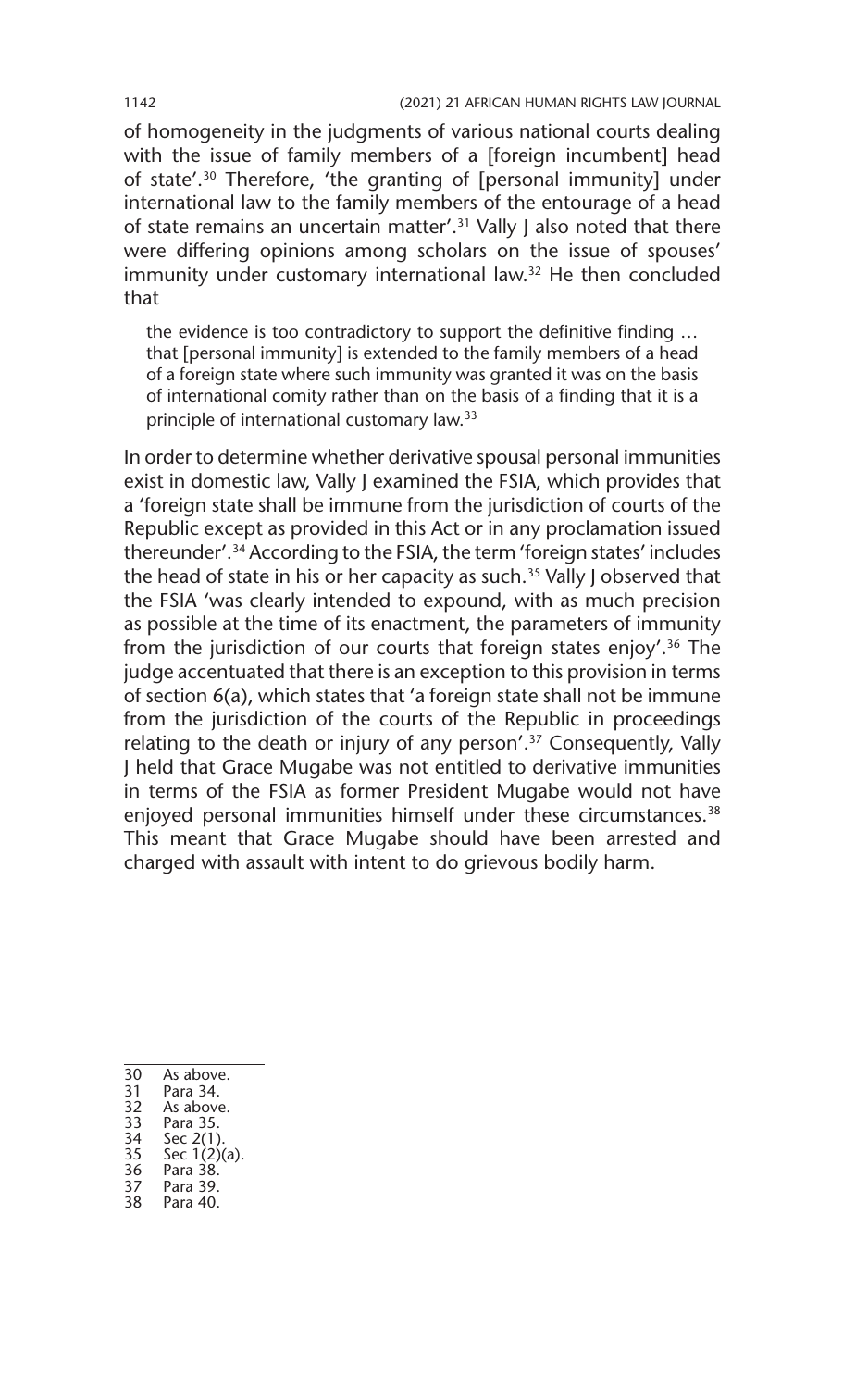**3 The South African law position on foreign incumbent heads of state personal immunities for criminal proceedings before the national courts: Which statute applies?**

Before exploring the South African law position on foreign incumbent heads of state personal immunities, it is important first to ascertain the status of personal immunities for incumbent heads of state under customary international law in general. The Constitution of the Republic of South Africa, 1996 recognises customary international law as part of the South African law if it does not conflict with the provisions of the Constitution or an Act of Parliament.<sup>39</sup> In this regard, the Constitution endorses the common law position which supported the monist approach in relation to customary international law before the Constitution entered into force.<sup>40</sup> Customary international law recognises personal immunity or immunity ratione personae for a foreign head of state before national courts.<sup>41</sup> Personal immunity is described as 'a rule of international law that facilitates the performance of public functions by the state and its representatives by preventing them from being sued or prosecuted in foreign courts'.<sup>42</sup> The rule forms part of state immunity in order to protect foreign states from a violation of their sovereignty or an interference with the official functions of their agents under the pretext of dealing with an exclusively private act.43 Professor Zappala explains this protection of foreign heads of states from a possible interference with their official functions as follows<sup>44</sup>

Protection is generally afforded when a Head of State is abroad both for official missions and for private visits (or even incognito). In the former case immunity for private actions guarantees the scope of the mission and the fulfilment of the particular tasks involved, While in the latter, immunity is afforded in order to protect the general interest of the state to be represented (on the basis of a principle comparable

<sup>39</sup> Sec 232 of the Constitution of the Republic of South Africa, 1996.

<sup>40</sup> See also A Coutsoudis & J Dugard 'The place of international law in South African municipal law' in J Dugard et al *Dugard's international law: A South African perspective* (2019) 57, 62, 67.

<sup>41</sup> This article focuses only on personal immunities, which bar courts from exercising jurisdiction over incumbent foreign heads of state while they are still in office. The article deliberately ignores immunity *ratione materiae* which bars courts from exercising jurisdiction over foreign heads of state for official acts attributed to the state. See J Crawford *Brownlie's principles of public international law* (2012) 489.

<sup>42</sup> Crawford (n 41) 487. 43 A Cassese 'Where may senior state officials be tried for international crimes?' (2002) 13 *European Journal of International Law* 853, 862.

<sup>44</sup> S Zappala 'Do heads of state enjoy immunity from jurisdiction for international crimes? The *Ghaddafi* case before the French *Cour de Cassation*' (2001) 12 *European Journal of International Law* 595, 599.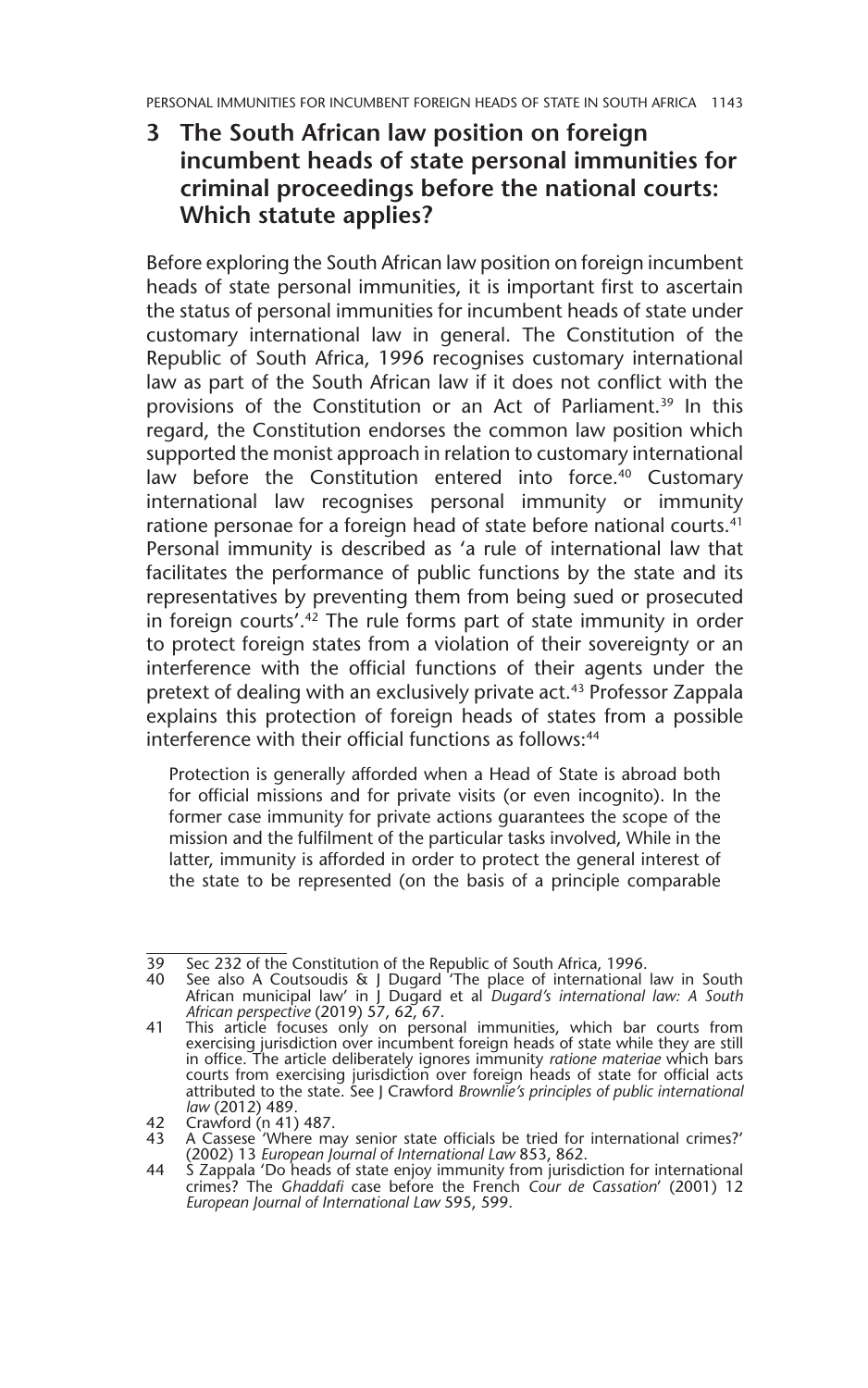to *ne impediatur legatio*). There are two main reasons that justify this approach: The first is reciprocal respect and courtesy (international comity); the second is linked to the particular position of the Head of State, and consequently, without territorial limitations. These two aspects of personal immunity ensure that the Head of State is fully shielded from interventions in his or her personal sphere.

The International Court of Justice (ICJ) in the *Arrest Warrant* case<sup>45</sup> and several decisions of the International Criminal Court (ICC)<sup>46</sup> have confirmed the existence of personal immunities for incumbent foreign heads of state in customary international law. The *Arrest Warrant* case, the principle authority on this subject, established that 'certain holders of high-ranking office in a State, such as the Heads of State, Heads of Government and Ministers for Foreign Affairs, enjoy immunities from jurisdiction in other States, both civil and criminal'.47 In explaining the nature of the customary international law on immunities of a foreign incumbent Minister for Foreign Affairs, the ICJ pronounced that 'the immunities accorded to Minister for Foreign Affairs are not granted for their personal benefit, but to ensure the effective performance of their functions on behalf of their respective States'.48

The *Arrest Warrant* case was recently endorsed in the ICC Joint Concurring Opinion of Judges Eboe-Osuji, Morrison, Hofmański and Bossa Separate Opinion of the Appeals Referral Judgment,<sup>49</sup> stating that 'the operation of the idea of immunity ratione personae in [the *Arrest Warrant* case] must be confined to the exercise of criminal jurisdiction by national courts without more'.<sup>50</sup> South African courts have endorsed the *Arrest Warrant* case in their judgments in cases such as *Minister of Justice and Constitutional Development v Southern*  African Litigation Centre,<sup>51</sup> and even in the *Mugabe* decision.<sup>52</sup> It must be emphasised that personal immunities are temporary in nature and lapse once the person to which the immunity was attached

52 Para 18.

<sup>45</sup> *Arrest Warrant of 11 April 2000 (Democratic Republic of Congo v Belgium)* Judgment (2002) (14 February 2002) ICJ Reports 3 (*Arrest Warrant* case).

<sup>46</sup> See, eg, *Decision on the Cooperation of the Democratic Republic of the Congo Regarding Omar Al Bashir's Arrest and Surrender to the Court* ICC-02/05-01/09 (9 April 2014) para 25; *Decision under article 87(7) of the Rome Statute on the Non-Compliance by South Africa with the Request by the Court for the Arrest and Surrender of Omar Al-Bashir*, ICC-02/05-01/09-302 (6 July 2017) para 68; *Corrigendum to the Decision Pursuant to Article 87(7) of the Rome Statute on the*  Failure by the Republic of Malawi to Comply with the Cooperation Requests Issued *by the Court with Respect to the Arrest and Surrender of Omar Hassan Ahmad Al Bashir*, ICC-02/05-01/09-139-Corr (15 December 2011) para 34.

<sup>47</sup> *Arrest Warrant* case (n 45) para 51.

<sup>48</sup> Para 53.<br>49 ICC-02/

<sup>49</sup> ICC-02/05-01/09-397-Anx1-Corr 17-05-2019 1/190 NM PT OA2 (6 May 2019).

<sup>50</sup> Para 185.<br>51 Minister o 51 *Minister of Justice v Southern African Litigation Centre* (n 3) para 85.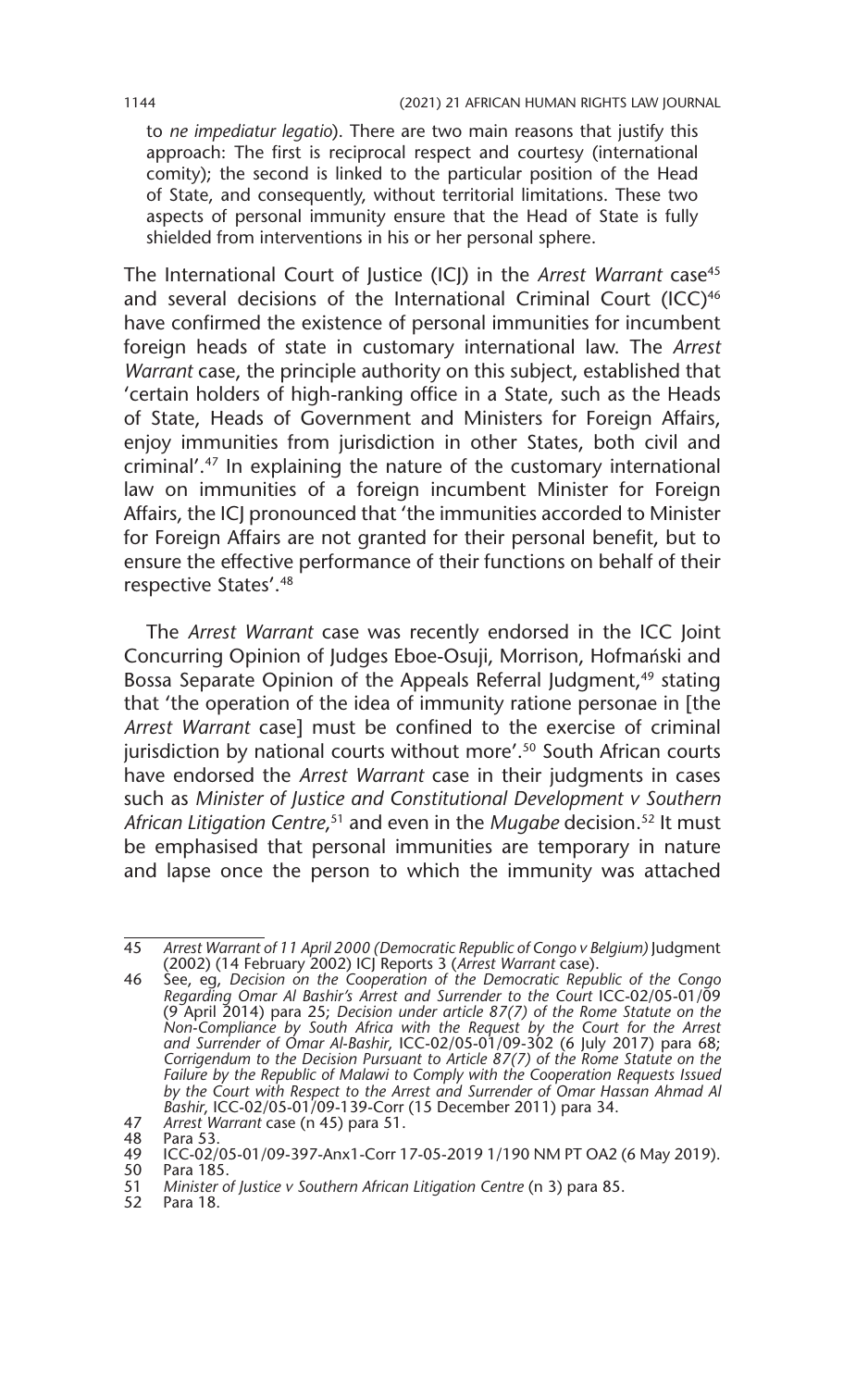ceases to hold office.53 Further, personal immunities are invoked only in order to bar national courts from exercising jurisdiction over a foreign head of state without dealing with the merits of the case,<sup>54</sup> for that reason a head of state is not required to be present when such a determination is made.<sup>55</sup>

The above discussion demonstrates that customary international law recognises absolute personal immunity for a foreign incumbent head of state before national courts. The application of this rule depends also on the domestic law of the state in question;<sup>56</sup> and the discussion now turns to South African law on personal immunities for foreign incumbent heads of states.

South Africa has three pieces of legislation that deal with the issue of customary international law immunity for incumbent foreign heads of state: the ICC Act, the DIPA and the FSIA. In this part I analyse these three pieces of legislation and demonstrate that each deals with personal immunity for incumbent foreign heads of state differently. It is important to make this distinction and to know what kind of facts trigger application of which statute. Later in this article I argue that Vally J did not make that distinction.

#### **3.1 Personal immunity and the ICC Act**

The ICC Act domesticates the Rome Statute to which South Africa is party.<sup>57</sup> The ICC Act is not applicable in this scenario as it does not recognise any type of immunity irrespective of anyone's status. In this regard, the ICC Act, in its long title, confirms that it was enacted, among others,

[t]o provide for a framework to ensure the effective implementation of the Rome Statute of the [ICC] in South Africa [and] to provide for the prosecution in South Africa and beyond the borders of South Africa … of persons accused of having committed [international] crimes and their surrender to the [ICC] in certain circumstances.

<sup>53</sup> *Minister of Justice v Southern African Litigation Centre* (n 3) para 66.

<sup>54</sup> *Jurisdictional Immunities of the State (Germany v Italy: Greece intervening)* Judgment (2012) (3 February 2012) ICJ Reports 99 para 93, confirming that '[t]he rules of state immunity are procedural in character and are confined to determining whether or not the courts of one state may exercise jurisdiction in respect of another state'.

<sup>55</sup> Eg, sec 2(2) of the FSIA, which states that '[a] court shall give effect to the immunity conferred by this section even though the foreign state does not appear in the proceedings in question'.

<sup>56</sup> Crawford (n 41) 488.<br>57 National Commissioner

<sup>57</sup> *National Commissioner of the South African Police Service v Southern African Human Rights Litigation Centre & Another* 2015 (1) SA 315 (CC) para 33.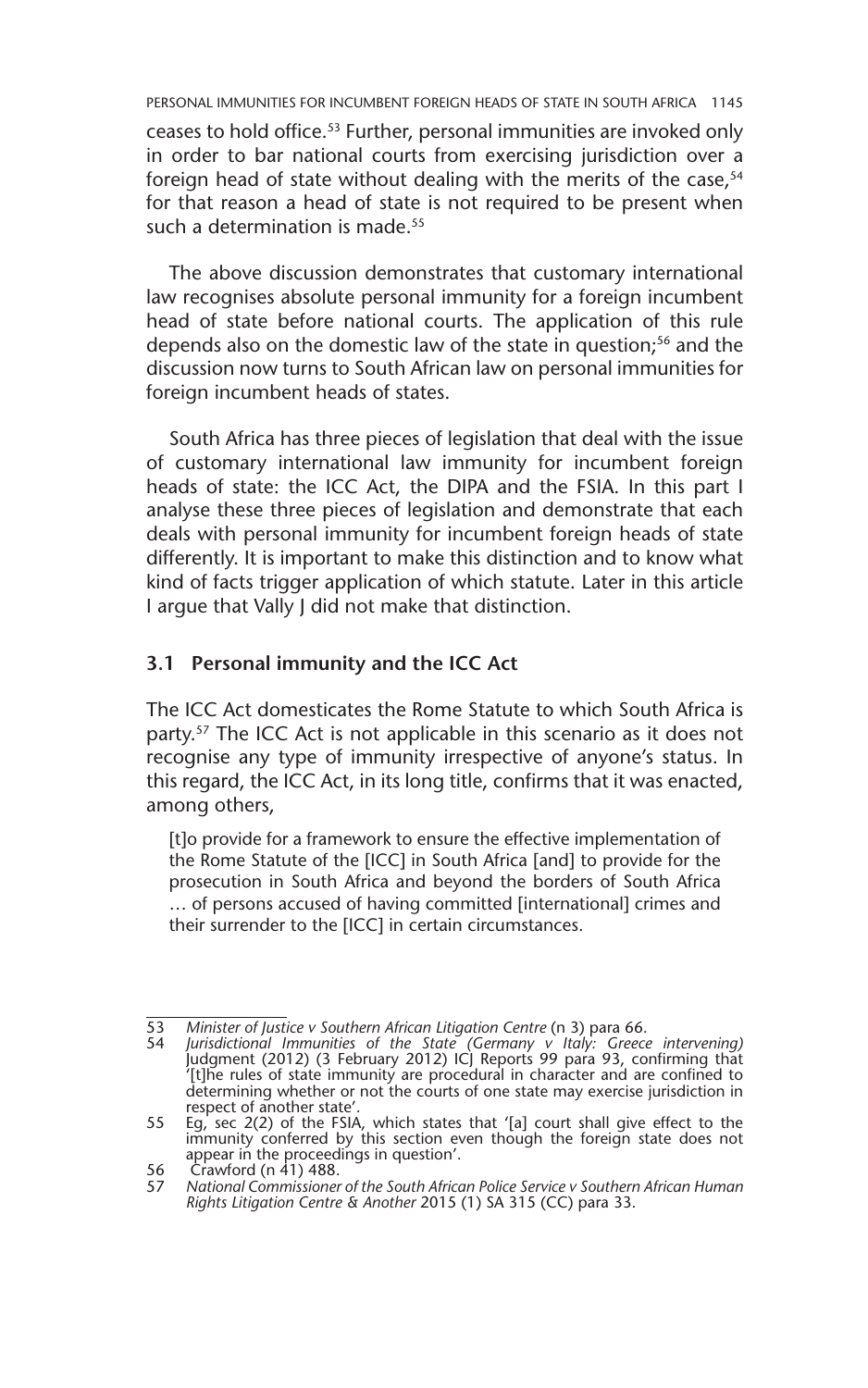Further, section 4(2) of the ICC Act does not recognise invocing head of state immunities as a defence or to reduce the sentence of the person convicted of international crimes. In interpreting this provision, the Supreme Court of Appeal (SCA) in *Minister of Justice and Constitutional Development v Southern African Litigation Centre* held that this provision reflects section 27(1) of the Rome Statute titled 'Irrelevance of official capacity', which recognises neither the immunities or the status of anyone brought before the ICC.<sup>58</sup>

The ICC Act is 'a specific Act dealing with South Africa's implementation of the Rome Statute' and it enjoys priority in relation to criminal proceedings pertaining to international crimes.<sup>59</sup> The question that remains to be explored further is which of the remaining statutes applied, in order to establish if FSIA is the correct piece of legislation as relied upon by Vally J. It is to this discussion that I now turn.

#### **3.2 Personal immunity and the FSIA**

The FSIA is the oldest of these three statutes as it was enacted in 1981. The purpose of the FSIA is 'to determine the extent of the immunity of foreign states from the jurisdiction of the courts of the Republic; and to provide for matters connected therewith'.<sup>60</sup> It defines the term 'foreign state' to include a foreign head of state 'in his capacity as such Head of State'.61 There are three interesting provisions of the FSIA that are of value to this discussion in relation to immunity of incumbent foreign heads of state. The first provision is section 2(1), which provides that '[a] foreign state shall be immune from the jurisdiction of the courts of the Republic except as provided in this Act or in any proclamation issued thereunder'. The second provision is section 2(3), which provides that '[t]he provisions of this Act shall not be construed as subjecting any foreign state to the criminal jurisdiction of the courts of the Republic'. The third provision is section 6(a), which states that 'a foreign state shall not be immune from the jurisdiction of the courts of the Republic in proceedings relating to  $-$  (a) the death or injury of any person'.

60 Preamble.

<sup>58</sup> Para 93. For a different view on the interpretation of this provision, see D Tladi 'The duty of South Africa to arrest and surrender Al Bashir under South African and international law: A perspective from international law' (2015) 13 *Journal of International Criminal Justice* 1027, 1038.

<sup>59</sup> *Minister of Justice v Southern African Litigation Centre* (n 3) para 102.

<sup>61</sup> Sec 1(2)(a).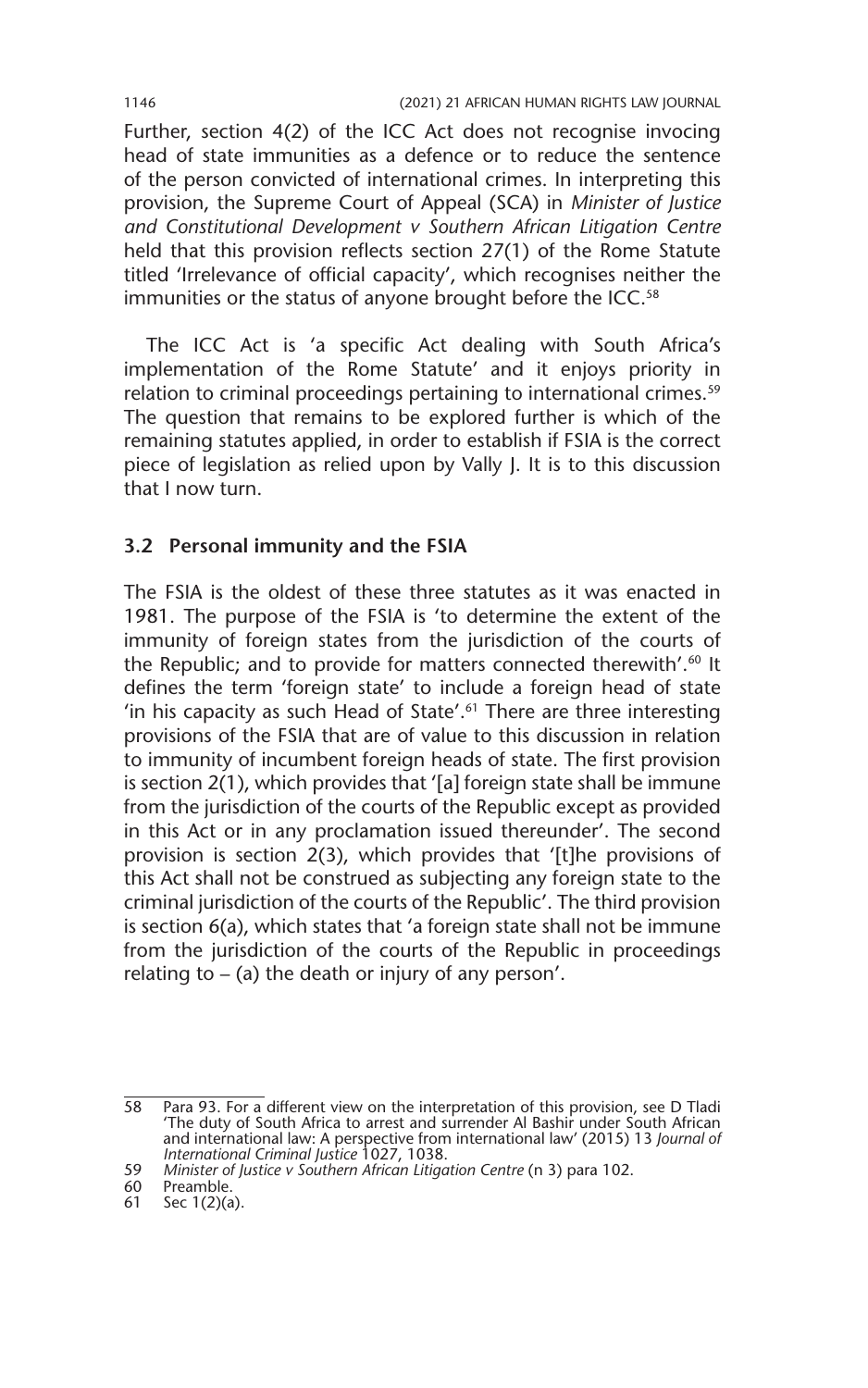These three provisions seem to be contradictory and to resolve the matter it is crucial to consider the background to the FSIA. and to establish if the drafters intended for this Act to apply to criminal proceedings involving an incumbent foreign head of state. I argue that the drafters of the FSIA did not so intend and show that the FSIA adopts the doctrine of absolute immunity when it comes to incumbent foreign heads of state in relation to criminal proceedings before the South African courts.

The genealogy of the FSIA may be traced to the United Kingdom (UK) law on state immunity. It must be clarified that state immunity is distinct from head of state immunity in that state immunity is broader and also covers heads of state immunity;<sup>62</sup> it 'protects a state and its property from the jurisdiction of the courts of another state. It covers administrative, civil, and criminal proceedings (jurisdictional immunity), as well as enforcement measures (enforcement immunity)'.63 It reflects the equality of states as entrenched in article 2(1) of the United Nations (UN) Charter<sup>64</sup> and confirms 'the principle of the sovereign equality of all [the UN] members'.

Many Western states have adopted the doctrine of restrictive immunity because state enterprises otherwise are favoured when concluding commercial agreements with non-state enterprises.65 The doctrine of restrictive immunity means that immunity is available in relation to governmental activity (*jure imperii*) and not when the state participates in commercial activity (*jure gestitiones*).<sup>66</sup> For a period the courts in the UK 'followed the traditional doctrine of absolute immunity in terms of which a foreign state [was] immune from the jurisdiction of the municipal courts of the country irrespective of the nature of the transaction in which it engages'.67 Absolute state immunity included the commercial activities of a foreign state.<sup>68</sup> Because of respect for the doctrine of judicial precedent,<sup>69</sup> the UK

<sup>62</sup> P Stoll 'State immunity' (2011) *Max Planck Encyclopedia of Public International Law* para 21.

<sup>63</sup> Stoll (n 62) para 1; see also *Ex Parte Pinochet (No 3)* [2000] 1 AC 147, 201; *Holland v Lampen-Wolfe* [2000] 1 WLR 1573, 1588.

<sup>64</sup> UN Charter 1945.

<sup>65</sup> Eg, Austria, Belgium, Italy and the United States. See also MN Shaw *International law* (2017) 529.

<sup>66</sup> Shaw (n 65) 526-527.

<sup>67</sup> N Botha 'Some comments on the Foreign States Immunities Act 87 of 1981' (1982) 15 *Comparative and International Law Journal of Southern Africa* 334; Shaw (n 65) 526; J Dugard 'Immunity from jurisdiction' in Dugard et al (n 40) 350.

<sup>68</sup> Shaw (n 65) 526.

<sup>69</sup> *The Parlement Belge* (1880) 5 PD 197, holding that '[t]he principle to be deduced from all these cases is that, as a consequence of the absolute independence of every sovereign authority, and of the international comity which induces every sovereign state to respect the independence and dignity of every other sovereign state, each and every one declines to exercise by means of its courts any of its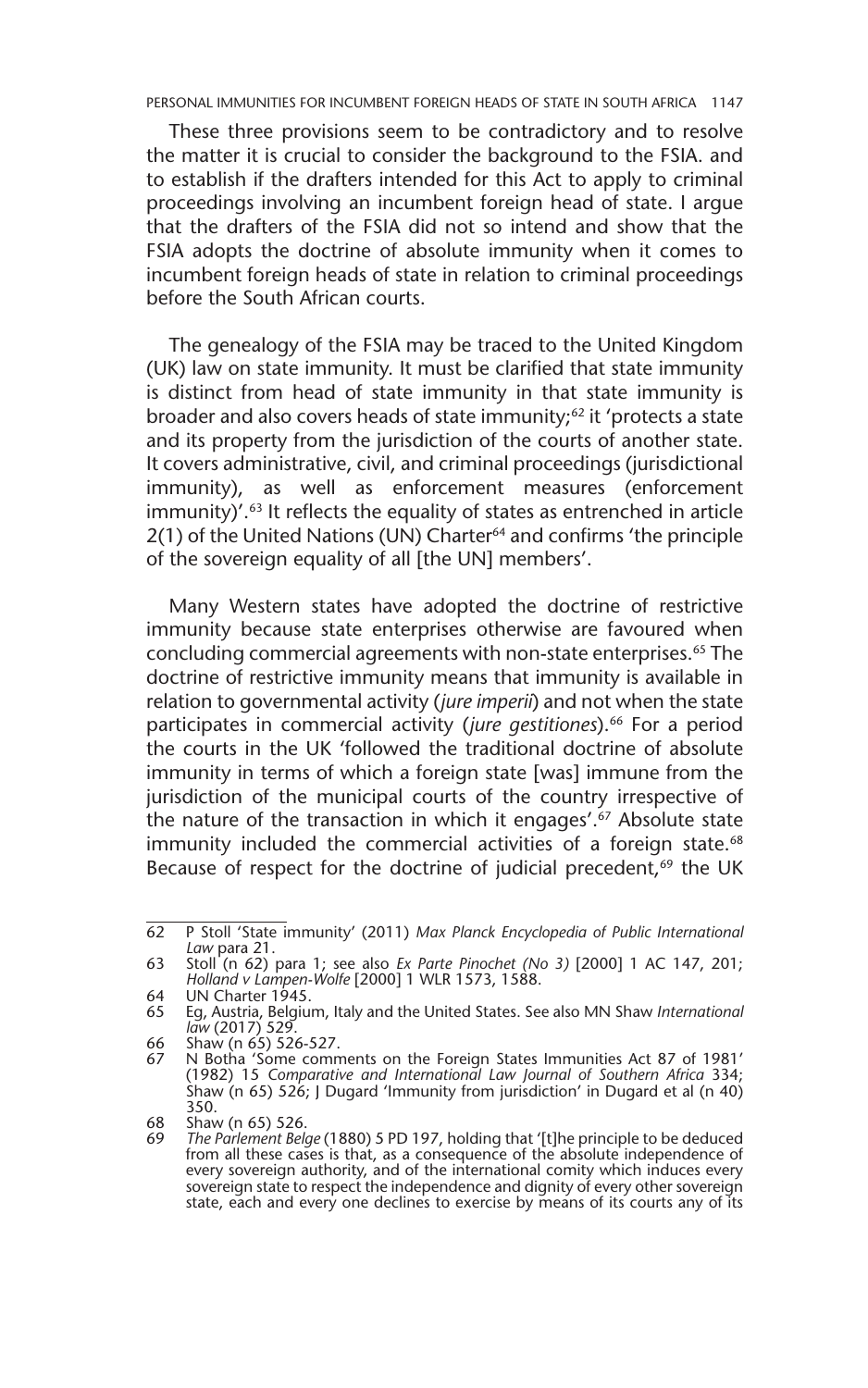was one of the last states to change to the doctrine of restrictive immunity.70 From *Thai-Europe Tapioca Service Ltd v Government of Pakistan*, *The Harmattan*71 the rationale for this change is because

a foreign sovereign has no immunity when it enters into a commercial transaction with a trader here and a dispute arises, which is properly within the territorial jurisdiction of our courts. If a foreign government incorporates a legal entity which buys commodities … it thereby enters into the market places of the world; and international comity requires that it should abide by the rules of the market.<sup>72</sup>

The UK enacted the States Immunity Act of 1978, which gives effect to restrictive foreign state immunity<sup>73</sup> and to 'bring [the UK's] law on the immunity of foreign states more into line with current international practice'.74

South Africa adopted the restrictive approach in enacting the FSIA, which is modelled on the UK's States Immunity Act.75 *The Akademik Fyodorov: Government of the Russian Federation & Another v Marine Expeditions Inc* confirms that

[t]he law relating to such immunity has been codified in the [FSIA]. The Act adopts what has been referred to as a doctrine of relative foreign State immunity, as opposed to absolute immunity, in that, generally speaking, it grants immunity to foreign states from the adjudicative jurisdiction of the courts and from the processes for enforcement of the orders of the courts in relation to acts performed in the exercise of sovereign authority of a foreign state, but not for acts relating to commercial transactions undertaken by a state. This was the trend adopted by our courts shortly before the Act came into effect.<sup>76</sup>

territorial jurisdiction over the person of any sovereign or ambassador of any other state'; see also R Higgins 'Recent developments in the law of sovereign immunity in the United Kingdom' (1977) 71 *American Journal of International Law* 423.

<sup>70</sup> *Trendtex Trading Corporation v The Central Bank of Nigeria* [1977] QB 529, 554-G-H, famously known for holding that 'international law knows no rule of *stare decisis*'; and subsequent cases such as *I Congresso del Partido* [1983] 1 AC 244.

<sup>71</sup> [1975] 1 WLR 1485.

<sup>72</sup> 1491. See also *Trendtex Trading Corporation* (n 70) 588, holding that '[i]f a government department goes into the market places of the world and buys boots or cement – as a commercial transaction – that government department should be subject to all the rules of the market place. The seller is not concerned with the purpose to which the purchaser intends to put the goods.'

<sup>73</sup> Botha (n 67). 74 Hansard, House of Lords, vol 388, c59, 17 January 1978 (Second Reading) as quoted in Crawford (n 41) 491.

<sup>75</sup> See Botha (n 67) 335 fn  $\overline{7}$  comparing the FSIA provisions to those of the States Immunity Act.

<sup>76</sup> 1996 (4) SA 422 (C) 441 D-F.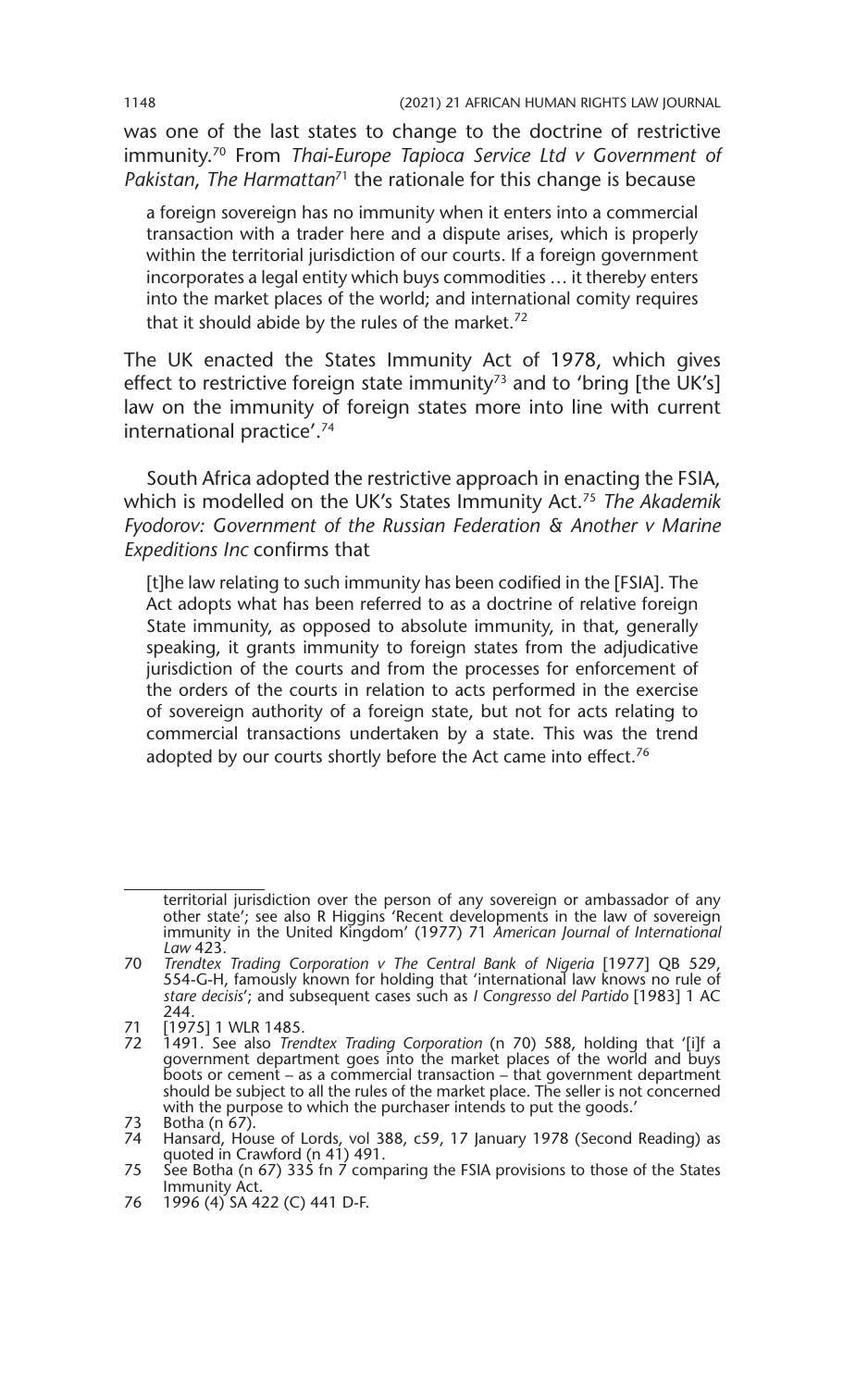The FSIA and the UK's States Immunity Act extend general immunity to foreign heads of state in their provisions.<sup>77</sup> Accordingly, heads of state enjoy personal immunities from the jurisdiction of the national courts.78 Further, both make it clear that courts are barred from exercising criminal proceedings over incumbent foreign heads of state. Section 2(3) of the FSIA and section 16(4) of the UK's States Immunity Act expressly state that '[t]he provisions of [these two Acts] shall not be construed as subjecting any foreign state to the criminal jurisdiction of the courts'. Dugard confirms that 'section 2(3) [of the FSIA] makes it clear that the Act is not to be construed as subjecting a foreign state to the criminal jurisdiction of South African courts'.79 It is apparent that although both statutes adopt the doctrine of restrictive approach when it comes to commercial activities into which a state enters with corporations, there is absolute immunity from criminal jurisdiction of national courts over incumbent foreign heads of states.

To illustrate this point further, the ICJ in the *Jurisdictional Immunities of the State* judgment, which deals with civil proceedings in relation to foreign state immunity in jus cogens situations, made reference to section 6(a) of the FSIA and its counterpart in the UK's States Immunity Act, among others, in order to determine state practice.<sup>80</sup> The ICJ observed that these states 'have adopted provisions to the effect that a state is not entitled to immunity in respect of torts occasioning death, personal injury or damage to property occurring on the territory of the forum state'.<sup>81</sup> It is clear from this that section 6(a) of the FSIA applies to civil claims to the exclusion of criminal proceedings and in relation to the state's commercial activities. Equally, the United Nations Convention on Jurisdictional Immunities of States and their Property<sup>82</sup> which, although not yet in force,

 $77$  Sec  $1(2)(a)$  of the FSIA and sec  $14(1)$  of the States Immunity Act, which states that 'references to a state include references to (a) the sovereign or other head of that state in his public capacity'.

<sup>78</sup> See sec 2(1) of the FSIA and sec 1(1) of the States Immunity Act.

<sup>79</sup> See Dugard (n 67) 350 fn 27. Cf 355, where Dugard seems to endorse the *Mugabe* decision on its interpretation of sec 6(a), where he observes that '[a]s Robert Mugabe himself would not have been able to succeed in a claim for immunity on account of section 6 [(a) of the FSIA], it follows that his wife – if she was entitled to immunity as his spouse – would not have been able to claim immunity either'. See also Botha (n 67) 336 confirming that sec 2(3) 'expressly provides that criminal jurisdiction is not affected by the [FSIA]; and Crawford (n 41) 499 confirming that the States Immunity Act excludes criminal

proceedings from its scope. 80 *Jurisdictional Immunities of the State* case (n 54) para 70. For further discussion on this case, see A Orakhelashvili '*Jurisdictional Immunities of the State (Germany v Italy; Greece Intervening*)' (2012) 106 *American Journal of International Law* 609.

<sup>81</sup> Para 70 (my emphasis).

<sup>82</sup> GA Res 59/38, 2 December 2004.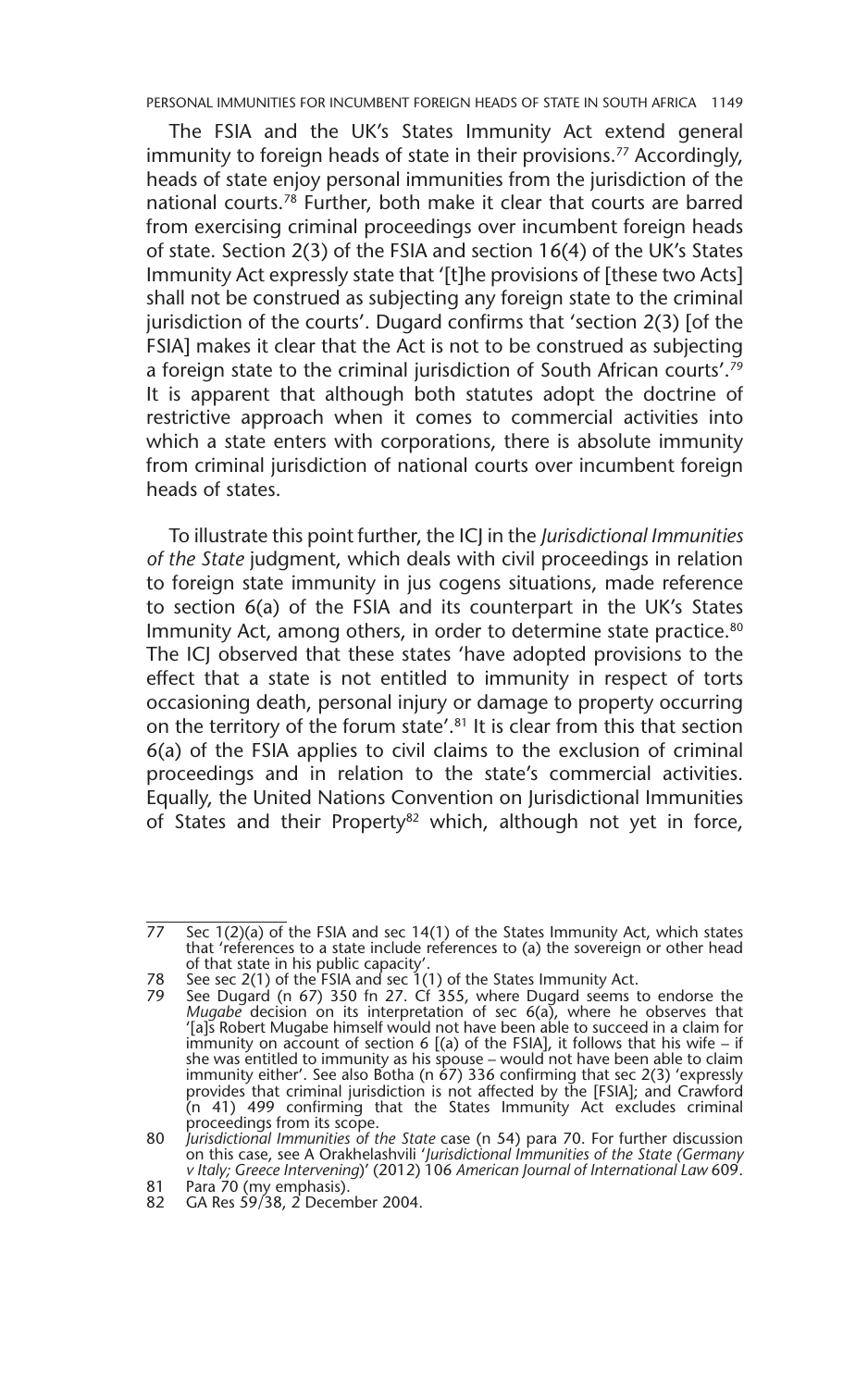codifies customary international law in jurisdictional immunities, 83 also recognises the doctrine of absolute immunity in relation to incumbent heads of state (although it adopts the doctrine of restrictive immunity in relation to commercial activities of states).<sup>84</sup>

In addition, it is important to revisit the current work of the ILC on personal immunity for foreign heads of state from foreign criminal jurisdiction, which confirms absolute personal immunity.<sup>85</sup> The ILC provisionally adopted Draft Article 4, which determines the scope of personal immunities for incumbent foreign heads of state as follows:

Scope of immunity *ratione personae*

- (1) Heads of State, Heads of Government and Ministers for Foreign Affairs enjoy immunity *ratione personae* only during their term of office.
- (2) Such immunity *ratione personae* covers all acts performed, whether in a private or official capacity, by Heads of State, Heads of Government and Ministers for Foreign Affairs during or prior to their term of office.
- (3) The cessation of immunity *ratione personae* is without prejudice to the application of the rules of international law concerning immunity *ratione materiae*.

The Draft Article 4 reflects the *Arrest Warrant* case principle as discussed earlier.

From the above discussion, I submit that section 6(a) of the FSIA did not apply to the *Mugabe* decision. It makes sense to conclude that section 6(a), read together with section 2(3) of the FSIA, confirms that the FSIA was enacted in order to deal with commercial activities involving a foreign state before South African courts as opposed to criminal litigation.86 I submit that Vally J did not make this important

<sup>83</sup> See, eg, the Preamble to the Convention on Jurisdictional Immunities of States and their Property confirming that '[c]onsidering that the jurisdictional immunities of states and their property are generally accepted as a principle of customary international law'. See also *Jurisdictional Immunities of the State* case (n 54) para 55.

<sup>84</sup> Art 3(2) of the United Nations Convention on Jurisdictional Immunities of States and their Property (n 82), which stipulates that '[t]he present Convention is without prejudice to privileges and immunities accorded under international law to heads of state *ratione personae'*.

<sup>85</sup> General Assembly, International Law Commission, *Seventh report on immunity of state officials from foreign criminal jurisdiction, by Concepción Escobar Hernández, Special Rapporteur,* 71st session, Geneva, 29 April to 7 June 2019 and 8 July to 9 August 2019 69, draft art 3; see also UN General Assembly, International Law Commission, Fifth Report on Immunity of State Officials from Foreign Criminal<br>Jurisdiction by Concepcion Escobar Hernandez, Special Rapporteur, 68th session<br>(Geneva, 2 May-10 June and 4 July-12 August 2016), Supplement para 196, endorsing this view that there is no evidence from state practice that shows exception to personal immunities at horizontal level.

<sup>86</sup> Botha (n 67) 334.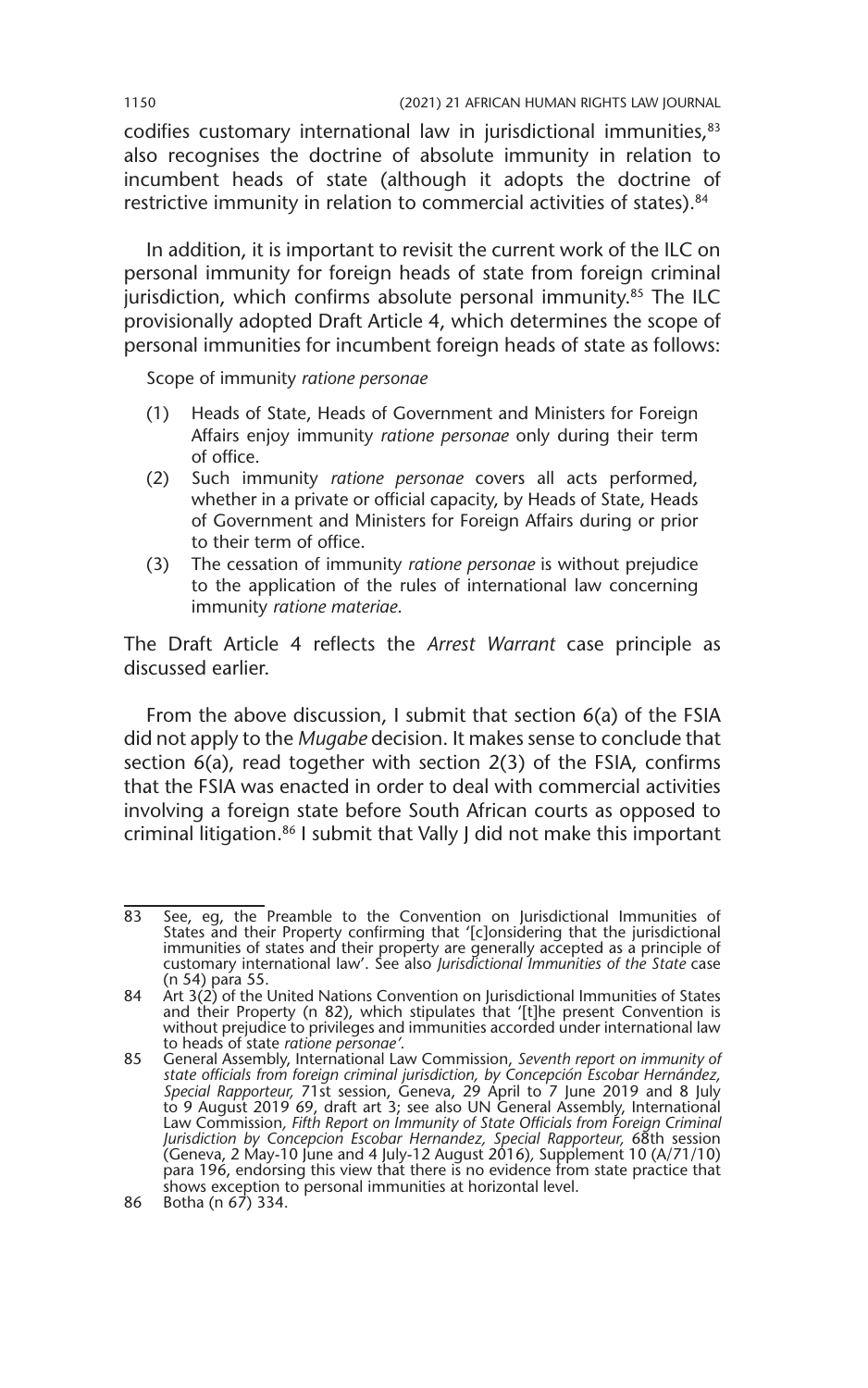distinction and, as a result, misapplied the FSIA. It is not clear why he did not mention section 2(3) of the FSIA in his judgment, even though the parties did not bring that provision to light, Vally J could have decided on that provision *mero motu*, especially since he referenced section  $2(1)$  – a provision that shares the same section as section 2(3). To do so would not have been unusual as courts have always exercised this power, the Constitutional Court in *CUSA v Tao Ying Metal Industries & Others* held:87

Where a point of law is apparent on the papers, but the common approach of the parties proceeds on a wrong perception of what the law is, a court is not only entitled, but is in fact also obliged, *mero motu*, to raise the point of law and require the parties to deal therewith. Otherwise, the result would be a decision premised on an incorrect application of the law. That would infringe the principle of legality.

I have argued that there has been a misinterpretation of the law and the remark by Vally I in the case affects personal immunities of incumbent foreign heads of state and requires the need to explore the meaning of section  $2(3)$  of the FSIA.<sup>88</sup>

I now turn to the DIPA to ascertain whether it provides for personal immunity to incumbent foreign heads of state.

#### **3.3 Personal immunity and DIPA**

The DIPA was enacted specifically to confer 'immunities and privileges [to] heads of state, special envoys and certain representatives' from both criminal and civil jurisdiction of the South African courts.<sup>89</sup> Unlike the FSIA, section 4(1) of the DIPA explicitly states that '[a] head of state is immune from the criminal and civil jurisdiction of the courts of the Republic, and enjoys such privileges as (a) heads of state enjoy in accordance with the rules of customary international law'.<sup>90</sup> This type of immunity is conferred by the Minister of International Relations if it is in the national interest to do so, and the conferral of personal immunity has to be published in the Government Gazette.<sup>91</sup>

<sup>87</sup> (2009 (2) SA 204 (CC); 2009 (1) BCLR 1 (CC); [2009] 1 BLLR 1 (CC); (2008) 29  $\tilde{L}$ | 2461 (CC) para 68.

<sup>88</sup> *Director of Public Prosecutions, Transvaal v Minister for Justice and Constitutional Development & Others* (2009 (4) SA 222 (CC); 2009 (2) SACR 130 (CC); 2009 (7) BCLR 637 (CC) para 39, holding that '[a] court is not always confined to issues of law explicitly raised by the parties. If a litigant overlooks a question of law which arises on the facts, a court is not bound to ignore the question of law overlooked.'

<sup>89</sup> Long title.<br>90 My empha

Sing une.<br>90 My emphasis.<br>91 Sec 7 (my em)

Sec 7 (my emphasis).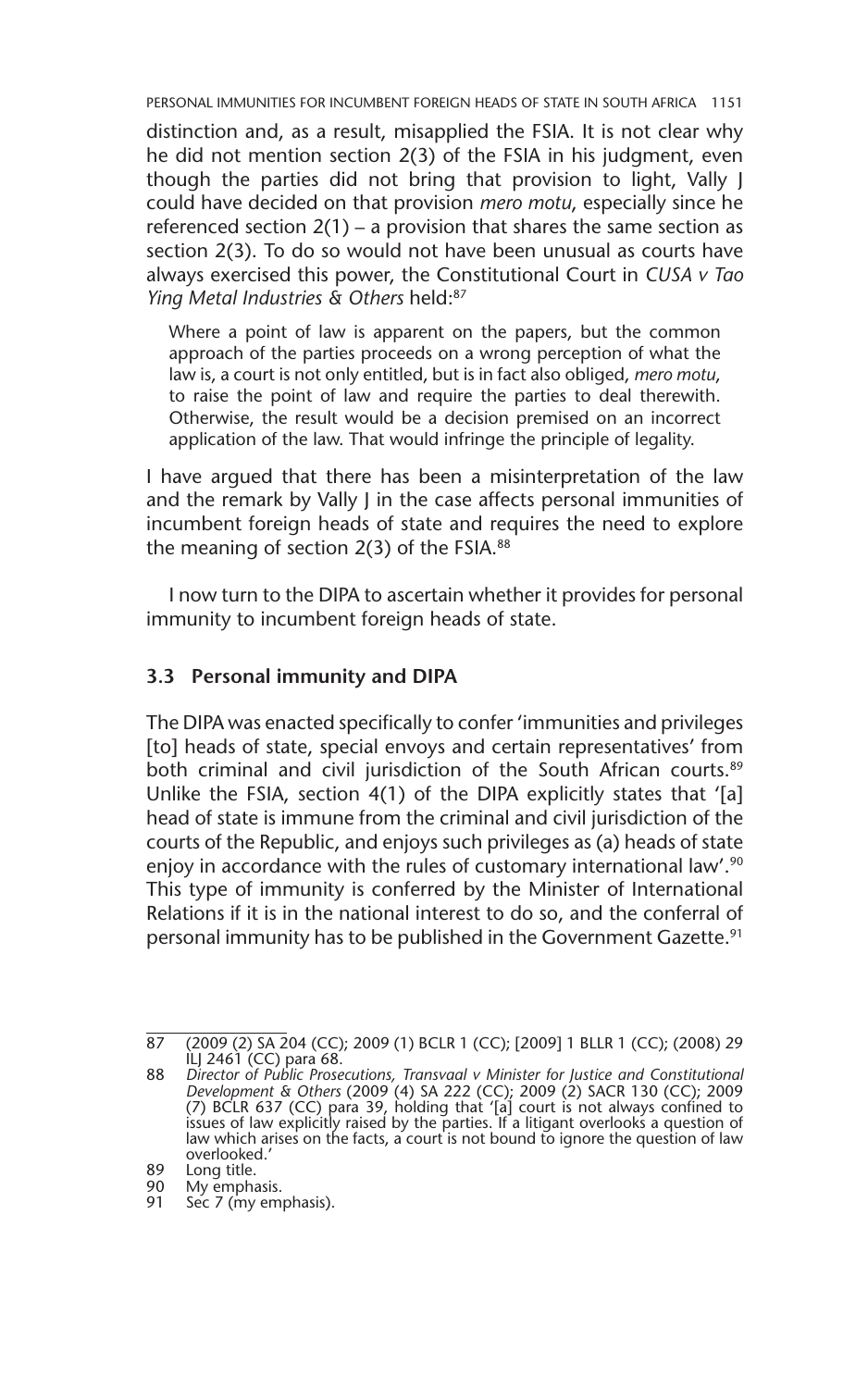The DIPA has been a source of controversy in the recent past as reflected in *Minister of Justice and Constitutional Development v Southern African Litigation Centre*. 92 In that case the question was whether the former President of Sudan, Al Bashir, as the then incumbent foreign head of state was entitled to customary personal immunity barring South African courts from exercising jurisdiction. The ICC had issued two warrants of arrest against him and further requested state parties to the Rome Statute to arrest and surrender him to the Court. I do not intend to reopen that debate. $93$  However, for the purposes of this article the SCA made a clear distinction between the application of immunities to persons wanted for international crimes (whether before the national courts or the ICC per the ICC Act) and the application of immunities to persons wanted for other crimes (before our courts per the DIPA). The SCA explained the relationship between DIPA and the ICC Act as follows:<sup>94</sup>

It is rather more an example of the application of the related principle in the converse situation embodied in the *maxim generalia specialibus non derogant* (general words and rules do not derogate from special ones). Where there is legislation dealing generally with a topic and, either before or after the enactment of that legislation, the legislature enacts other legislation dealing with a specific area otherwise covered by the general legislation, the two statutes co-exist alongside one another, each dealing with its own subject matter and without conflict. In both instances the general statute's reach is limited by the existence of the specific legislation. So DIPA continues to govern the question of head of state immunity, but the Implementation Act excludes such immunity in relation to international crimes and the obligations of South Africa to the ICC.

From the above quotation legislation applicable in the *Mugabe* decision clearly is the DIPA as determined by its specificity to the issue at hand. If one compares the DIPA to the FSIA, the DIPA specifically deals with customary international law heads of state immunity whereas the FSIA deals with state immunity in relation to commercial activities. Hence, the application of the FSIA is erroneous.

<sup>92</sup> *Minister of Justice v Southern African Litigation Centre* (n 3).

<sup>93</sup> See, eg, N Dyani-Mhango 'The ICC Pre-Trial Chamber's decision on South Africa's failure to arrest and surrender President Al Bashir: South Africa escapes<br>"sanctions"!' (2017) *African Yearbook of International Humanitarian Law 37;*<br>N Dyani-Mhango 'South Africa's dilemma: Immunity laws, intern obligations and the visit by Sudan's President Omar Al Bashir' (2017) 26 *Washington International Law Journal* 535; Tladi (n 58) 1027.

<sup>94</sup> *Minister of Justice v Southern African Litigation Centre* (n 3) para 102.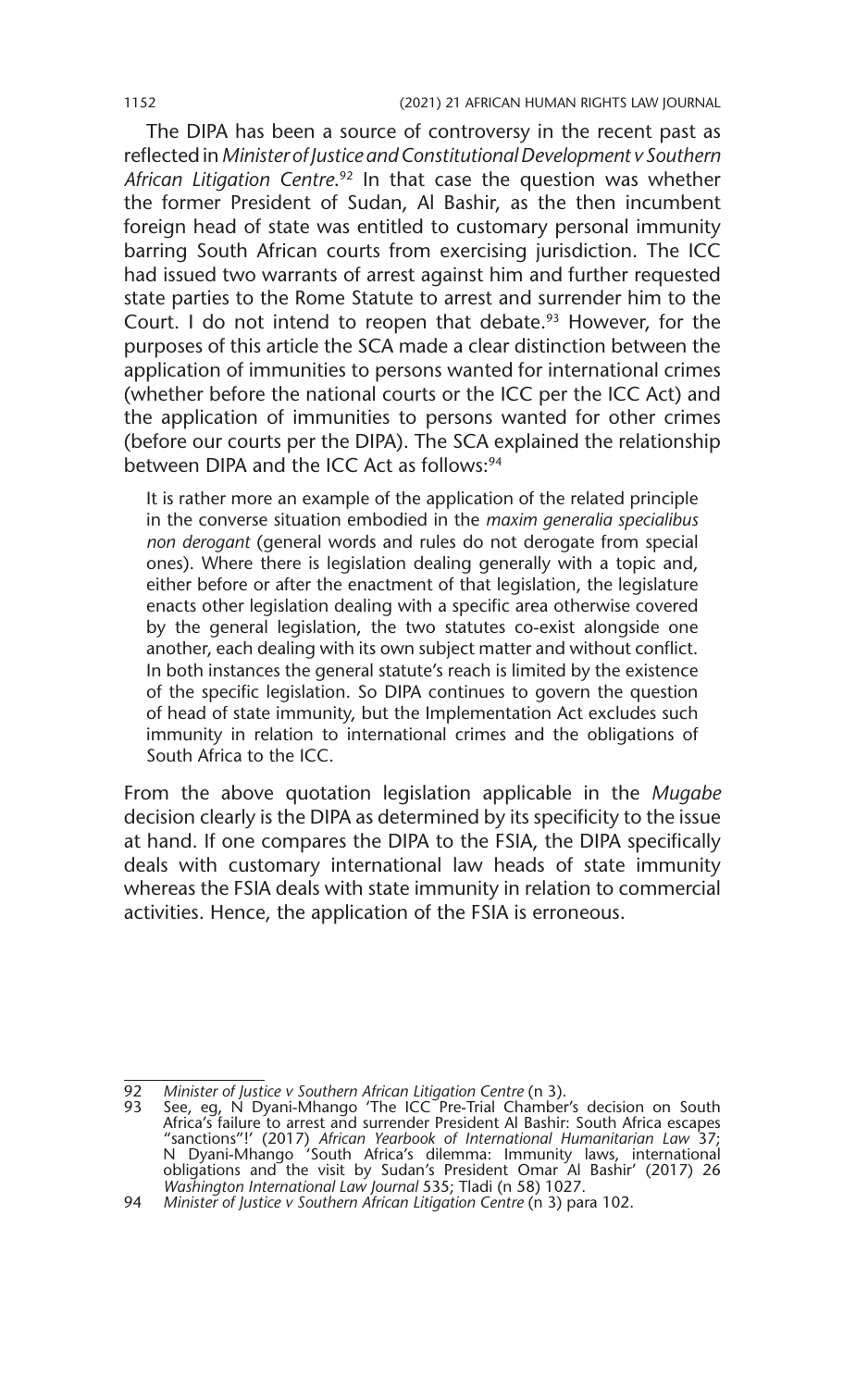# **4 Did Vally J go too far?**

Vally's remark did not bear directly on the case and have far-reaching consequences for South Africa's foreign relations. I argue that the courts should exercise restraint and deal only with the question on the facts before them. In *Albutt v Centre for the Study of Violence and Reconciliation & Others* Ngcobo CJ cautioned the judiciary against going beyond questions brought before them as follows:<sup>95</sup>

Sound judicial policy requires us to decide only that which is demanded by the facts of the case and is necessary for its proper disposal. This is particularly so in constitutional matters, where jurisprudence must be allowed to develop incrementally. At times it may be tempting … to go beyond that which is strictly necessary for a proper disposition of the case. Judicial wisdom requires us to resist the temptation and to wait for an occasion when both the facts and the proper disposition of the case require an issue to be confronted.

I submit that on the facts in this case it was not necessary for Vally J to extend his reasoning to include foreign heads of state.

I submit that it is possible to argue that in his remark Vally J breached the separation of powers and he encroached upon the domain of foreign relations attached to the executive branch of government.<sup>96</sup> The doctrine of separation of powers 'recognises the functional independence of branches of government'.<sup>97</sup> According to O'Regan J, '[t]he courts must remain sensible to the legitimate constitutional interests of the other arms of government and seek to ensure that the manner of their intrusion, while protecting fundamental rights, intrudes as little as possible in the terrain of the executive and legislature'.98

I argue that in this case it was unnecessary for the Court to deal with an issue that should be left to the executive.<sup>99</sup> Recently, the executive has grappled with the issue of immunities as demonstrated

<sup>95</sup> 2010 (3) SA 293 (CC); 2010 (2) SACR 101 (CC); 2010 (5) BCLR 391 (CC) para 82.

<sup>96</sup> *International Trade Administration Commission v SCAW South Africa (Pty) Ltd* 2012 (4) SA 618 (CC); 2010 (5) BCLR 457 (CC) para 104.

<sup>97</sup> *In re Certification of the Constitution of the Republic of South Africa 1996* 1996 (4) SA 744 para 109.

<sup>98</sup> K O'Regan 'Checks and balances: Reflections on the development of the doctrine of separation under the South African Constitution' (2005) 8 *Potchefstroom Electronic Law Journal* 120, 146.

<sup>99</sup> See, eg, O'Regan J in *Bato Star Fishing (Pty) Ltd v Minister of Environmental Affairs and Tourism & Others* 2004 (4) SA 490 (CC) para 48 who remarked as follows: 'A court should be careful not to attribute to itself superior wisdom in relation to matters entrusted to other branches of government. A court should thus give due weight to findings of fact and policy decisions made by those with special expertise and experience in the field.'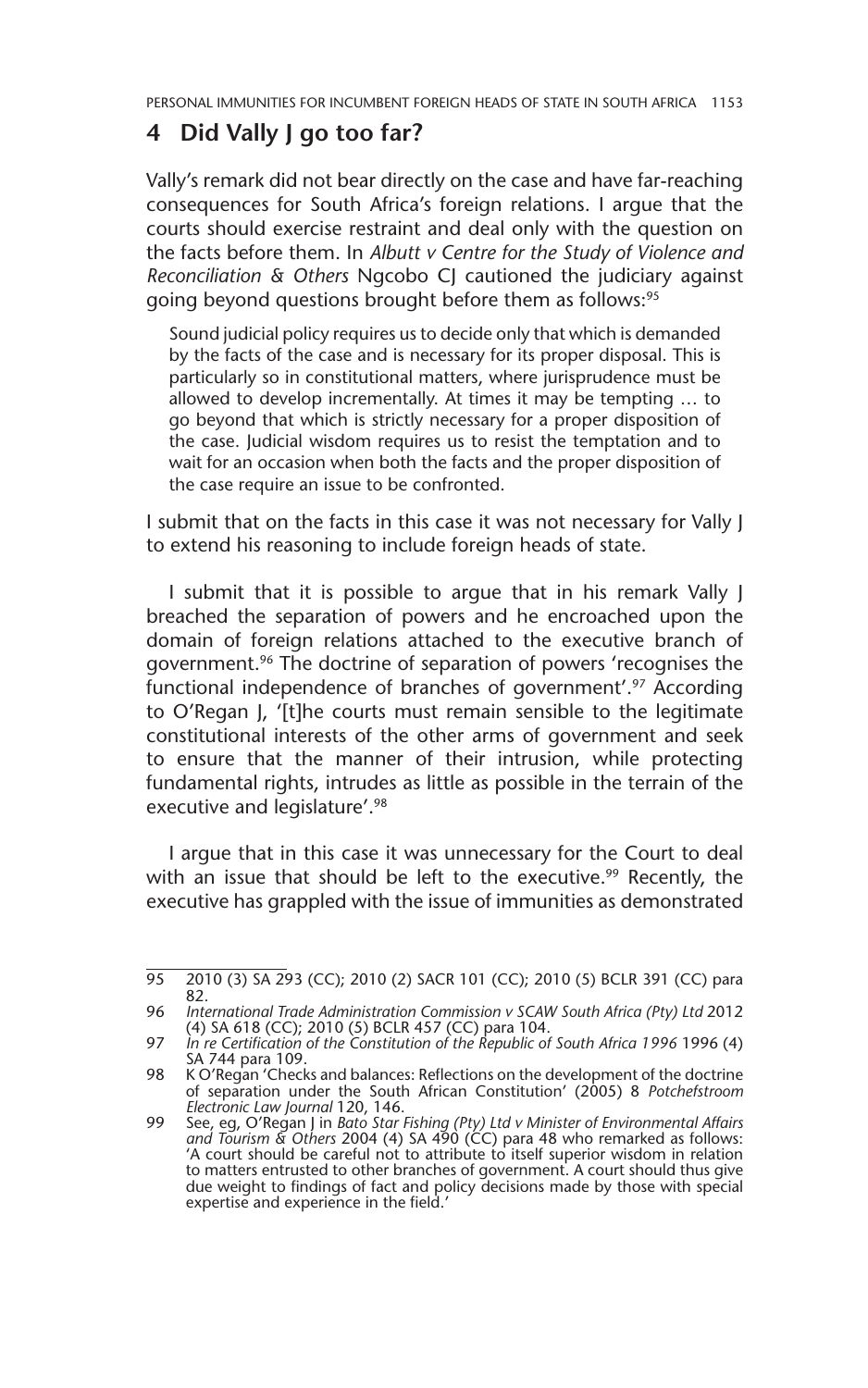in the Al Bashir and the Rome Statute withdrawal cases<sup>100</sup> and via its representatives at the ICC Assembly of States Parties has been at pains to explain its difficulty participating in peace-making missions in the African region when the issue arises of the personal immunity of foreign heads of state exercised in relation to the prosecution of international crimes.<sup>101</sup> The Deputy Minister of Justice and Constitutional Development reminded the Assembly:102

At the Fifteenth Session of the Assembly South Africa announced its intention to withdraw from the Rome Statute as it was argued that South Africa's continued membership to the Rome Statute carries with it the potential risk of undermining its ability to carry out its peacemaking mission efforts in Africa, and elsewhere.

The executive introduced the International Crimes Bill, 2017 in Parliament in terms of the Constitution<sup>103</sup> in order to legislate its withdrawing from the Rome Statute and retain heads of state personal immunities even when they are accused of international crimes.104 These examples support the doctrine of the separation of powers indicating the branch of government that deals with certain issues. The issue of personal immunity is controversial, but it is submitted that it is the responsibility of the executive branch. It is only when there is a breach of the Constitution or a rule of law that the judiciary becomes involved.

Additionally, I submit that by his remark Vally J encroaches upon the power of the legislature to enact law in regulation of foreign relations. I submit that these remarks by Vally J have the effect of nullifying the DIPA's provision to grant personal immunities to foreign incumbent of states, at least the provision that recognises absolute personal immunity of foreign heads of state in order to bar criminal

<sup>100</sup> *Southern Africa Litigation Centre v Minister of Justice and Constitutional Development* 2015 (5) SA 1*; Minister of Justice v Southern African Litigation Centre* (n 3); *Democratic Alliance v Minister of International Relations and Cooperation*  $(n 3)$ .

<sup>101</sup> ICC, statement by Mr John Jeffrey MP, Deputy Minister of Justice and Constitutional Development, Republic of South Africa, General Debate: 18th session of the Assembly of States Parties of the International Criminal Court, The Hague, 2-7 December 2019.

<sup>102</sup> ICC (n 101) 3.

<sup>103</sup> See sec  $85(2)(d)$  of the Constitution, which stipulates that the executive branch of government 'exercises the executive authority … by preparing and initiating legislation', read with sec 73(2) which states that a member of the cabinet or a deputy minister 'may introduce a Bill in [Parliament]'.

<sup>104</sup> Implementation of the Rome Statute of the International Criminal Court Act<br>Repeal Bill [Bill 23–2016] published on 3 November 2016. For a discussion of<br>this Bill, see N Dyani-Mhango 'Reflecting on South Africa's attemp from the Rome Statute in favour of immunities for sitting heads of state: An analysis of the International Crimes Bill 2017' (2020) 28 *African Journal of International and Comparative Law* 319.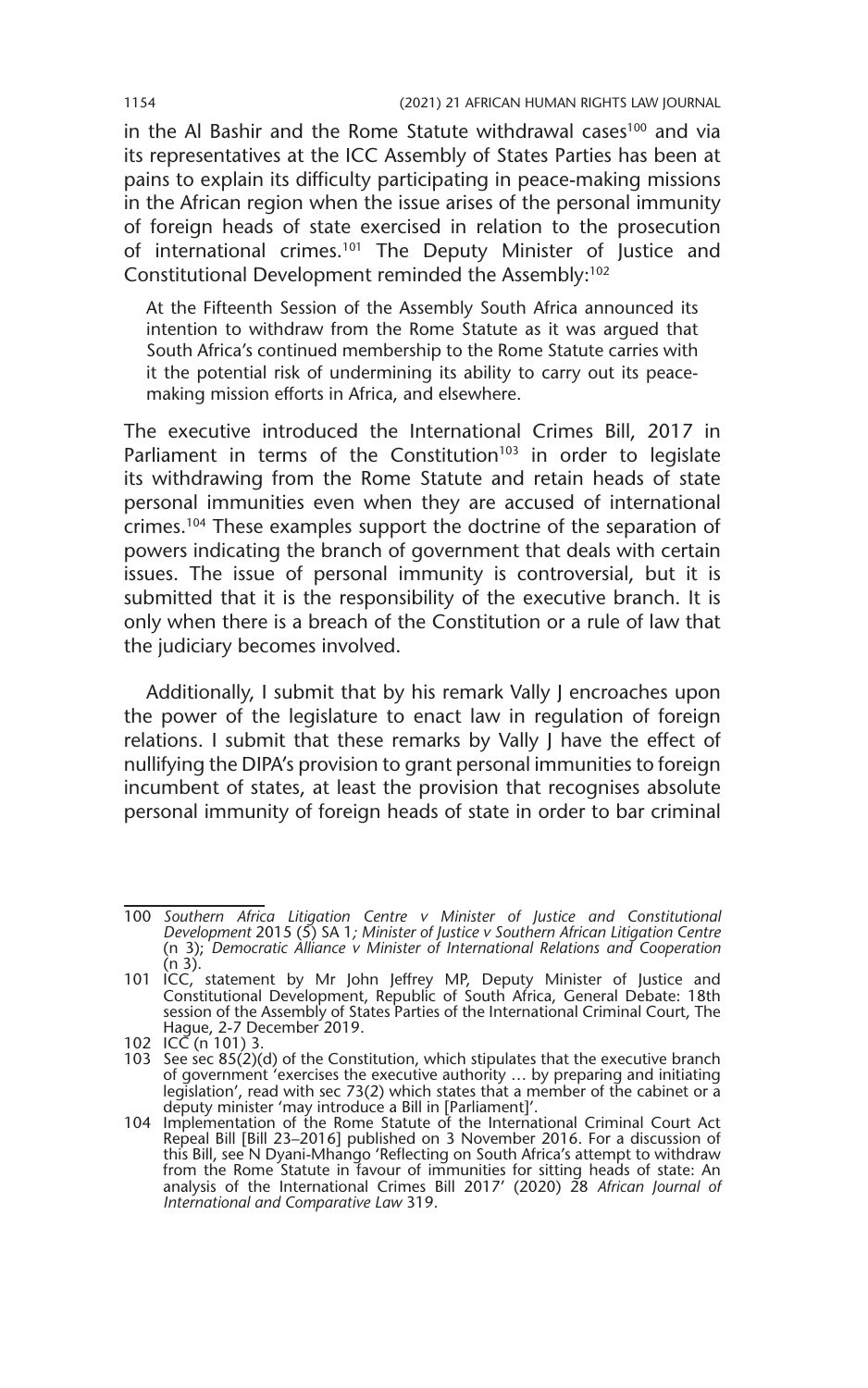jurisdiction of the national courts in contradiction of the intent of the legislature.105 *Doctors for Life international* makes it clear that

[c]ourts must be conscious of the vital limits on judicial authority and the Constitution's design to leave certain matters to other branches of government. They too must observe the constitutional limits of their authority. This means that the judiciary should not interfere in the processes of other branches of government unless to do so is mandated by the Constitution.106

I do not maintain that the courts are barred from exercising jurisdiction when it comes to foreign relations.<sup>107</sup> Ngcobo CJ explains that courts must wait for the right occasion to deal with such matters and an issue of this kind cannot be dealt with as an ancillary matter.<sup>108</sup> Foreign relations notoriously are complex and deal with sensitive issues that I consider should be dealt with by the other branches of government.<sup>109</sup> Once the law is enacted<sup>110</sup> a court intervention may be required in response to an issue affecting the personal immunities of foreign heads of state.

# **5 Conclusion**

This article examined the remark attached to the *Mugabe* decision by Vally J and focused on the following issues: First, it explored the status of heads of state personal immunities in general; second, it explored the status of foreign heads of state personal immunities for criminal jurisdiction in South Africa by looking at the three pieces of legislation; and, lastly, it raised the question that Vally J exceeded his competencies. It was argued that the piece of legislation applicable in the *Mugabe* decision is the DIPA as the FSIA deals with civil proceedings and the ICC Act is specific to international crimes. The article further argued that Vally J misconstrued the application in FSIA

<sup>105</sup> See, eg, *Director of Prosecutions, Transvaal v Minister of Justice and Constitutional Development* 2009 (4) SA 222 (CC) para 39, per Ngcobo CJ, stating that '[c]ourts should observe the limits of their powers. They should not constitute themselves as the overseers of laws made by the legislature.'

<sup>106</sup> *Doctors for Life International v Speaker of the National Assembly & Others* 2006 (6) SA 416 (CC) para 37.

<sup>107</sup> Eg, *Kaunda & Others v President of the Republic of South Africa* 2005 (4) SA 235 (CC); 2004 (10) BCLR 1009 (CC) para 78, per Chaskalson CJ, remarking that '[t]his does not mean that South African courts have no jurisdiction to deal with issues concerned with diplomatic protection. The exercise of all public power is subject to constitutional control.

<sup>108</sup> *Albutt* (n 95) para 82. See also *Director of Prosecutions, Transvaal v Minister of Justice and Constitutional Development* 2009 (4) SA 222 (CC) para 39.

<sup>109</sup> See Woolaver (n 8) 453.

<sup>110</sup> However, see *Doctors for Life International* (n 106) para 67, where Ngcobo J observes that '[t]here is no express constitutional provision that precludes the Constitutional Court from doing so'. See also *Glenister v President of the Republic of South Africa & Others* 2009 (1) SA 287 (CC) para 47, explaining that such cases that may require intervention 'will be extremely rare'.